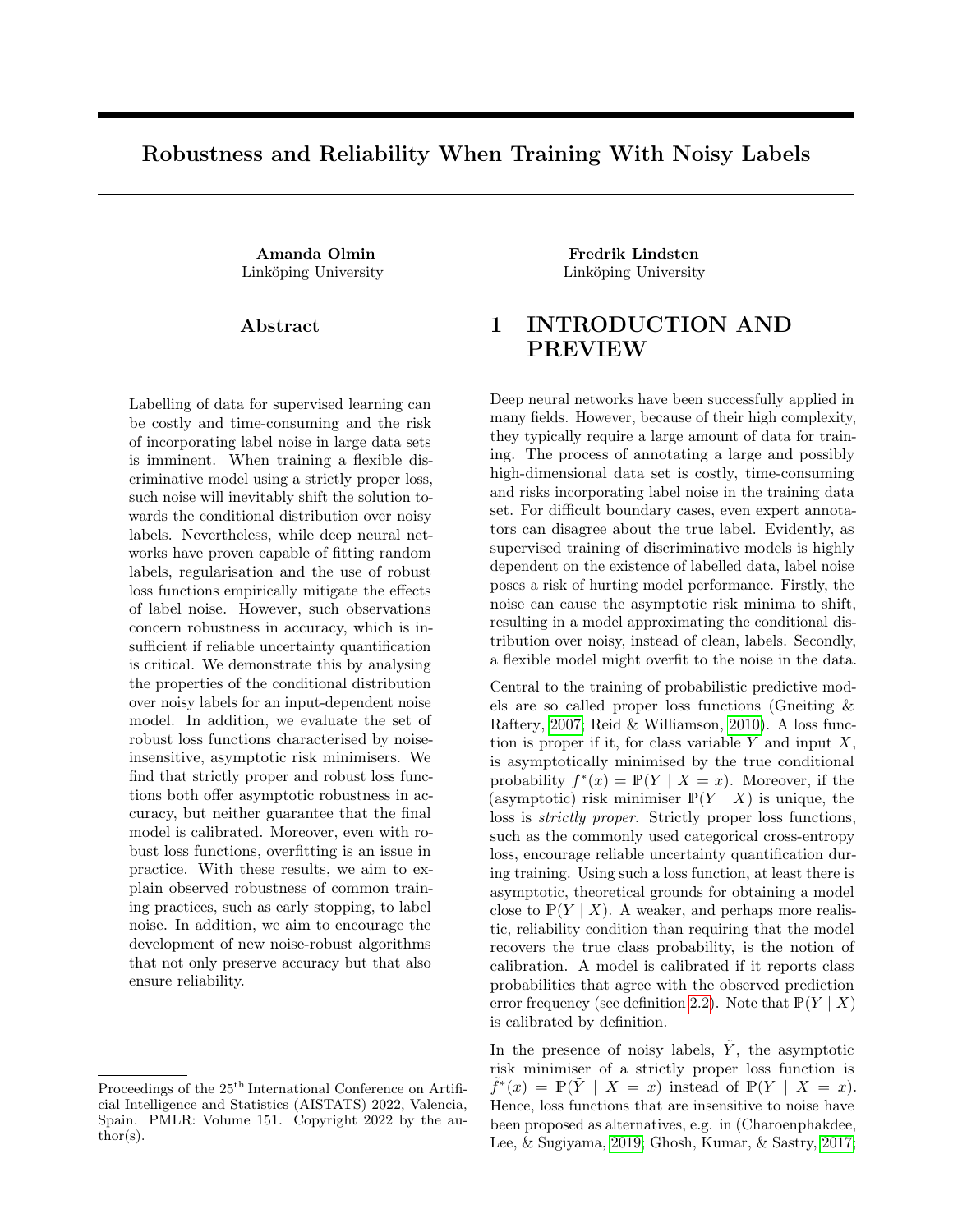Ghosh, Manwani, & Sastry, [2015;](#page-8-3) Wang et al., [2019;](#page-9-1) Z. Zhang & Sabuncu, [2018\)](#page-9-2). Specifically, fully robust loss functions are defined as having risk minimisers that are unaffected by label noise under certain assumptions on the noise distribution (Ghosh et al., [2017;](#page-8-2) Ghosh et al., [2015\)](#page-8-3). Although such a condition is sufficient for achieving robustness in accuracy, it does not imply that the risk minimisers are reliable. This is a conceivable issue since uncertainty quantification is critical in many applications of machine learning. Intuitively, accurate reasoning about uncertainties becomes even more relevant in the case of noisy annotations.

In practice, the risk minimiser of a loss is only part of the story. As modern neural networks are often of high capacity, they are capable of overfitting to training data, also when labels are afflicted by noise (C. Zhang, Bengio, Hardt, Recht, & Vinyals, [2017\)](#page-9-3). Conceptually, training with any loss function corresponds to a, possibly implicit, assumption that the training trajectory will pass "close" to the risk minimiser  $f^*$ , before drifting off into overfitting. We illustrate this in fig. [1a](#page-2-0) where we think of the training dynamics as consisting of two phases: a convergent phase where the model approaches  $f^*$ , followed by a divergent (overfitting) phase where the distance between the model and the risk minimiser increases. We will not elaborate on the details of the training dynamics, nor characterise what "close" means. Still, we argue that this assumption underlies common practices of training neural networks, such as using early stopping to halt the trajectory as close as possible to  $f^*$ . It is further supported by observations that overparameterised models tend to learn general patterns in the training data before overfitting to noisy examples (Arpit et al., [2017\)](#page-8-4). We will use this assumption of two phases of training to illustrate some of the key points in the paper.

In the view of fig. [1b,](#page-2-0) using a strictly proper loss function, the convergent phase of training will "aim" towards  $f^*(x) = \mathbb{P}(Y | X = x)$  in the case of noise-free data and towards  $\tilde{f}^*(x) = \mathbb{P}(\tilde{Y} | X = x)$  if labels are noisy. As a first contribution of this paper we therefore:

Characterise the Properties of  $P(Y | X)$  Relative to  $\mathbb{P}(Y | X)$ . We show (proposition [3.1\)](#page-4-0) that under the commonly used symmetric label noise assumption, as well as for a more realistic input-dependent noise,  $\tilde{f}^*(x) = \mathbb{P}(\tilde{Y} | X = x)$  shares decision boundaries with  $f^*(x) = \mathbb{P}(Y | X = x)$ . This is encouraging if accuracy is the main quantity of interest, and can explain observed robustness in accuracy of neural networks trained with regularisation techniques such as early stopping (Li, Soltanolkotabi, & Oymak, [2020\)](#page-8-5) and pre-training (Hendrycks, Lee, & Mazeika, [2019\)](#page-8-6). Still, for reliable uncertainty quantification, this is not enough. Considering the two risk minimisers, we show

(proposition [3.2\)](#page-5-0) that  $\tilde{f}^*$  has higher entropy than  $f^*$ . While this is perhaps not surprising, since the additional noise can only increase the entropy, it still shows that we will not be able to recover the true probability  $\mathbb{P}(Y | X)$ , despite the apparent robustness in accuracy. Of a higher interest, and with more severe practical implications, is that the noisy risk minimiser  $\tilde{f}^*$  is not only insufficient for recovering  $\mathbb{P}(Y | X)$ , but it also fails to be calibrated (proposition [3.3\)](#page-5-1). We demonstrate in fig. [2](#page-3-1) how the predicted class probability of a simple neural network trained with early stopping is affected by the presence of symmetric label noise in the training data. The models trained with and without label noise have similar accuracy on clean test data (0.984 vs. 0.992), but the uncertainty clearly increases with the addition of the noise.

Building on these findings, as a second contribution we also:

Critically Review the Use of Robust Loss Functions. Employing a robust loss function (Ghosh et al., [2017;](#page-8-2) Ghosh et al., [2015\)](#page-8-3), means that  $\tilde{f}^* = f^*$ , i.e., as illustrated in fig. [1c,](#page-2-0) the training trajectories "aim" for the same point in the initial training phase. However, we argue that this is not enough when it comes to reliability. Indeed, we show (proposition [3.4\)](#page-5-2) that robust loss functions are never strictly proper, so we can not expect them to accurately recover  $\mathbb{P}(Y | X)$ . Furthermore, to relax this strong requirement, we define a weaker notion of a calibration-based strictly proper loss function (definition [3.1\)](#page-5-3), and show (proposition [3.5\)](#page-6-0) that the robustness condition is insufficient for a loss function to be calibration-based strictly proper. Specifically, the set of symmetric, robust loss functions (Ghosh et al., [2017;](#page-8-2) Ghosh et al., [2015\)](#page-8-3) are never calibrationbased strictly proper. This is of high relevance since, to our knowledge, this is the only identified class of loss functions that are robust to simple non-uniform label noise and that also does not require estimation of the noise distribution.

Finally, we demonstrate empirically (section [3.3\)](#page-6-1) that models trained with robust loss functions are not robust to overfitting and that any observed robustness does not follow from the theory. Indeed, robustness, in this regard, is a property related to the asymptotic risk minimiser  $f^*$ . In practice, a model can overfit to the noise in the training data even when a robust loss function is used.

In summary, loss robustness concerns the risk minimiser f <sup>∗</sup> which determines the "aim" of the convergent phase of the learning trajectory. However, our results show that there is limited theoretical support for why this target point should be any better using a robust (fig. [1c\)](#page-2-0) compared to a strictly proper loss function (fig. [1b\)](#page-2-0). Specifically, in the case of a symmetric, robust loss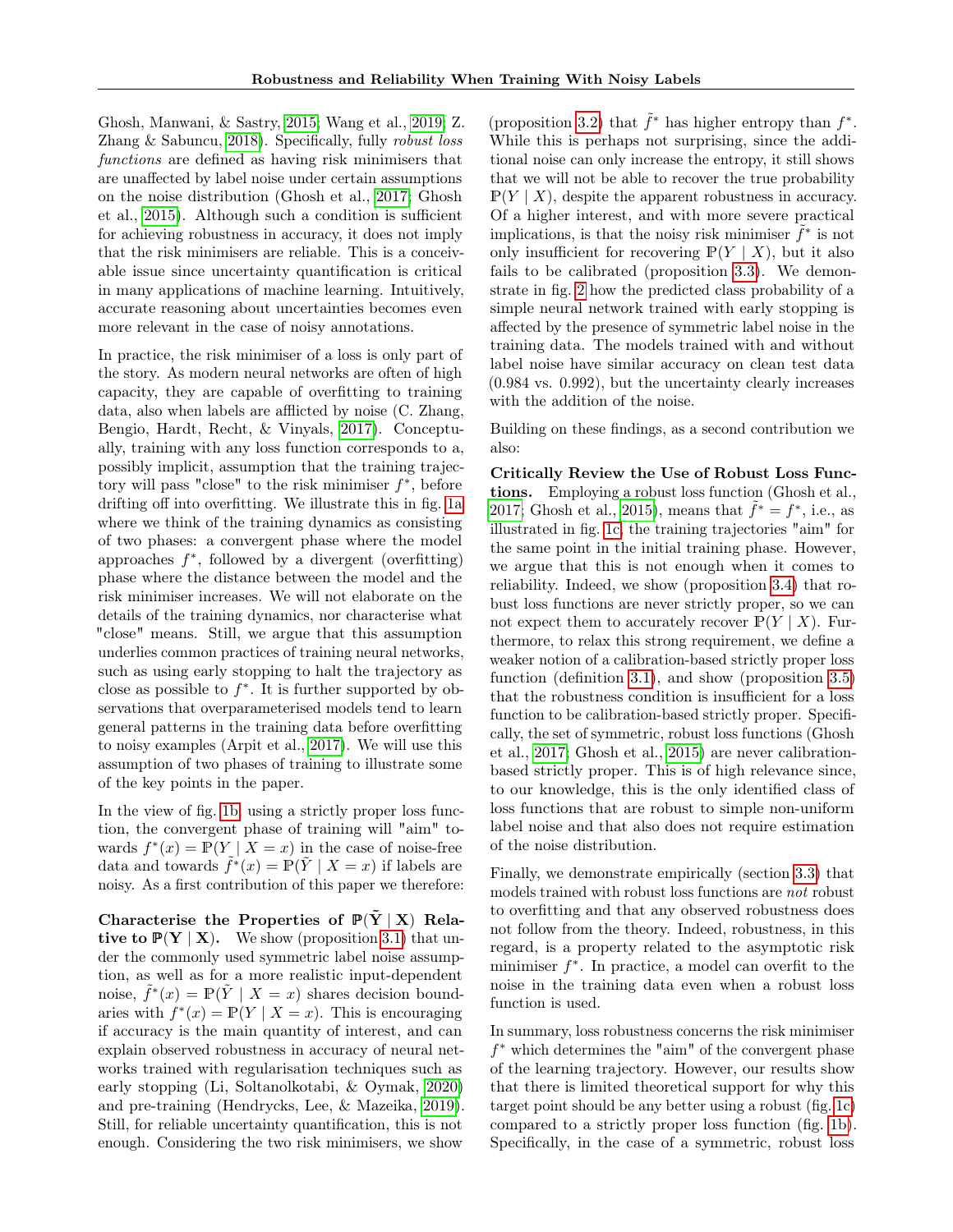<span id="page-2-0"></span>

Figure 1: (a) Sketch of trajectory in model space  $\mathcal F$  during training. In the convergent phase, the trajectory "aims" towards the risk minimiser f ∗ . In the divergent (overfitting) phase, the distance between the model and the risk minimiser increases. (b) When labels are noisy, the trajectory aims towards the noisy risk minimiser  $\tilde{f}^*$ . Using a strictly proper loss, the clean and noisy risk minimisers differ. (c) Using a robust loss, the aim of the convergent phase is the same under the clean and noisy data distributions, but overfitting is still possible.

functions, it holds that both are robust in terms of accuracy, none of them are robust when it comes to uncertainty quantification (whether we use the stronger notion of recovering  $P(Y | X)$  or the weaker notion of calibration), and the practical issue of potentially overfitting to label noise remains in both cases.

Furthermore, while our results can be used to explain perceived robustness of specific training algorithms, they also point towards a weakness in evaluating robustness solely in terms of accuracy. They demonstrate that robustness in accuracy does not imply reliability, or, more specifically, robustness in uncertainty quantification. At the same time, uncertainty-agnostic metrices such as accuracy are commonly used to evaluate robustness against label noise (Song, Kim, Park, & Lee, [2020\)](#page-9-4) while, to our understanding, uncertainty quantification is consistently overlooked. Our conclusion is that further investigation is needed to better understand the effect of label noise on model reliability, as well as the training dynamics. Moreover, we suggest that uncertainty quantification should have a natural part in the evaluation of noise-robust training algorithms. For future work, one potential direction is that of developing loss functions that ensure robustness in accuracy as well as calibration-based strictly properness.

### 2 PRELIMINARIES

We will consider classification problems with  $K$  classes, input variable  $X \in \mathcal{X}$  and label  $Y \in \mathcal{Y} = \{1, \ldots, K\}.$ We will denote the true vector of probabilities over outcomes in Y given the observation  $X = x$  by  $q(x)$ with elements  $g_k(x) = P(Y = k | X = x)$ . When there is label noise in the data, we observe  $\tilde{Y} \in \mathcal{Y}$  in place of Y and  $\tilde{g}(x)$  is used to denote the probability vector with entries  $\tilde{g}_k(x) = \mathbb{P}(\tilde{Y} = k | X = x).$ 

For the generative process of  $\tilde{Y}$ , we will consider a version of input-dependent noise referred to as simple non-uniform label noise (Ghosh et al., [2017\)](#page-8-2).

<span id="page-2-1"></span>Definition 2.1 (Simple non-uniform label noise, see e.g. Ghosh et al., [2017\)](#page-8-2). For simple non-uniform label noise,

$$
\mathbb{P}(\tilde{Y} = \tilde{y} \mid Y = y, X = x) = \begin{cases} 1 - \omega(x), & \text{if } \tilde{y} = y \\ \frac{\omega(x)}{K - 1}, & \text{otherwise} \end{cases}
$$

where the flip probabilities are defined by an inputdependent noise parameter  $0 \leq \omega(x) < \frac{K-1}{K}$ .

In the literature, it is common to assume that label noise is input-independent, see (Song et al., [2020\)](#page-9-4) and the references therein. Hence, although referred to as "simple" the simple non-uniform label noise assumption is still more complex than what is often assumed, since it allows the noise to vary across the input space. In parallel, this noise assumption does not exclude the possibility of input-independence. For instance, the frequently used symmetric label noise (Song et al., [2020\)](#page-9-4), for which  $\omega(x) = \omega \,\forall x$ , is a special case of simple non-uniform label noise.

The bounds on  $\omega(x)$  given in definition [2.1](#page-2-1) will be implicitly assumed throughout the paper. The upper bound on the noise parameter  $\omega(x)$  ensures that the noisy label has a higher probability of being equal to the true label than it has of being equal to any other label. Theoretically, this will preserve the dominant label in each cluster of a sampled data set. Throughout the paper, we will assume that  $\tilde{g}(X) \neq g(X)$  with probability larger than 0. For simple non-uniform label noise, this is equivalent to assuming that  $\mathbb{P}(\{\omega(X) > 0\} \cap \{g(X) \neq \frac{1}{K} \cdot \mathbf{1}_K\}) > 0$ , where  $\mathbf{1}_K$  is the vector of ones of size K. For the complement, the label noise is effectively non-existent.

### 2.1 Risk Minimisation and Reliability

The aim is to train a model  $f: \mathcal{X} \to \Delta^{K-1}$ , belonging to some model class  $\mathcal F$  and predicting a conditional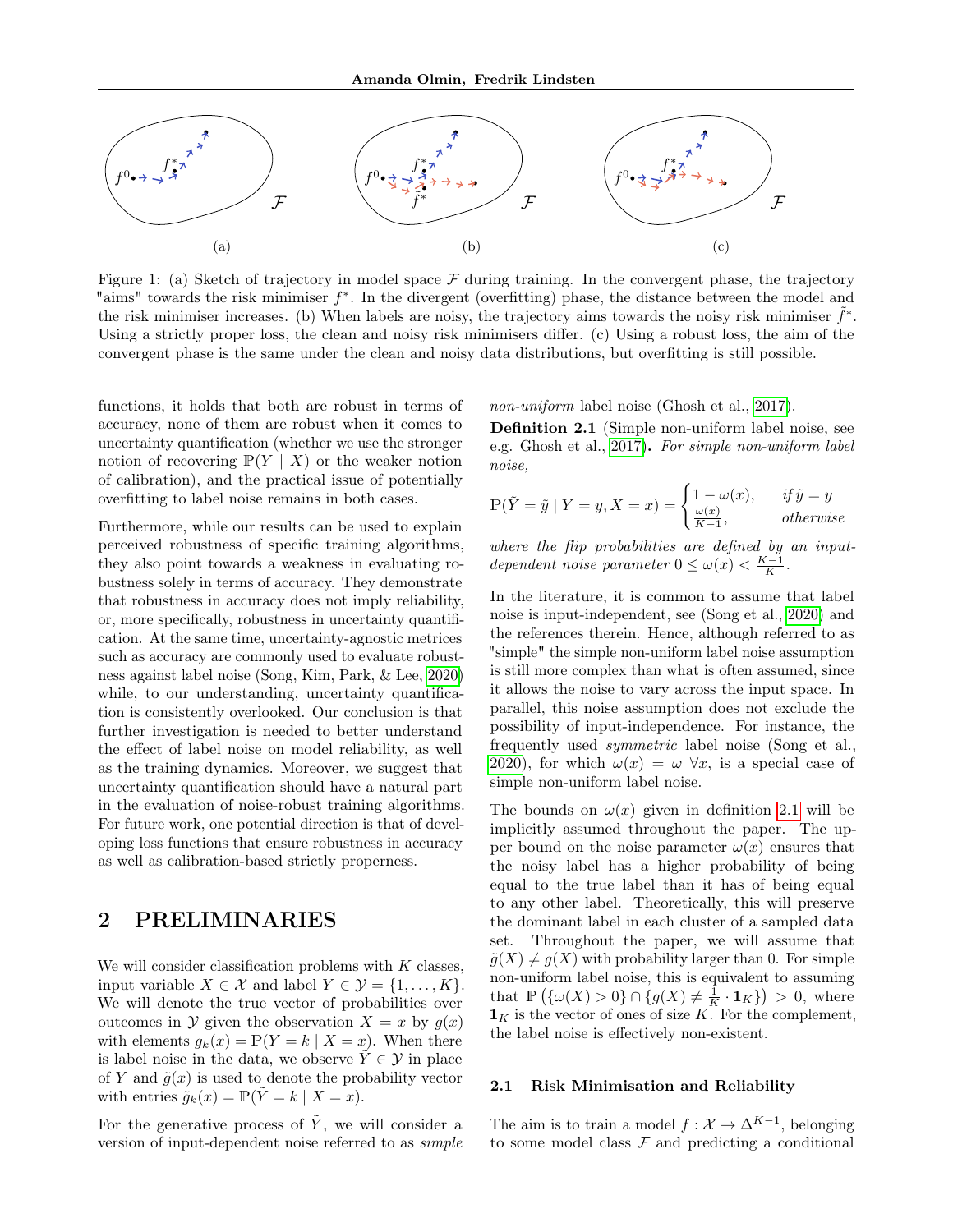<span id="page-3-1"></span>

Figure 2: Predicted class 1 probabilities,  $f_1(x)$ , over the input space, of models trained on circle data. Left: clean training data (Pedregosa et al., [2011\)](#page-9-5). Middle: model trained on clean data. Right: model trained on noisy data with label flip probability  $0.2$ .

distribution over Y for each  $x \in \mathcal{X}$ . Here,  $\Delta^{K-1}$  denotes the  $(K-1)$ -simplex and so,  $f_k(x) \in [0,1]$   $\forall k$  and  $||f(x)||_1 = \sum_{k \in \mathcal{Y}} f_k(x) = 1.$ 

We will consider risk minimisation, where the risk with respect to the data distribution  $\mathbb{P}(X, Y)$  is defined according to

$$
\mathcal{R}_{\ell}(f) = \mathbb{E}_X[\mathbb{E}_{Y|X}[\ell(f(X), Y)]] \tag{1}
$$

with  $\ell(f(X), Y)$  a predefined loss function. In practice, the true data distribution is unknown and the risk is approximated by the empirical risk with respect to a finite data set.

Optimally, we would minimise  $\mathcal{R}_{\ell}$  directly. However, when noisy labels are observed, minimising the noisy risk  $\tilde{\mathcal{R}}_{\ell}$ , with respect to the noisy data distribution  $\mathbb{P}(X, \tilde{Y})$ , is arguably the most straightforward, and occasionally the most sensible, option. In this case, the aim is nevertheless to find a model that performs well on the intended, clean target distribution. Hence, we will consider the properties of the model obtained by minimising  $\tilde{\mathcal{R}}_{\ell}$  and its relation to Y.

Central to the arguments put forth in this paper, is the idea that reliability is a model property that can be equally important as accuracy. Formally, reliability (or calibration) is defined as follows.

<span id="page-3-0"></span>Definition 2.2 (Calibrated model, see e.g. Bröcker, [2009;](#page-8-7) Vaicenavicius et al., [2019\)](#page-9-6). Let  $f: \mathcal{X} \to \Delta^{K-1}$  be a probabilistic predictive model and assume that  $\mathbb{P}(Y |$  $f(X)$  exists. The model f is calibrated if

$$
\mathbb{P}(Y \mid f(X)) = f(X)
$$

almost surely.

Hence, a model is reliable if its confidence, represented by the predicted class probabilities, is equal to the true conditional probability over the outcome.

### 2.2 Proper and Robust Loss Functions

In risk minimisation, the use of a strictly proper loss function gives asymptotic, theoretical guarantees that the true conditional distribution over labels will be recovered at the minimum.

<span id="page-3-2"></span>Definition 2.3 (Proper loss function, see e.g. Gneiting and Raftery, [2007;](#page-8-0) Reid and Williamson, [2010\)](#page-9-0). A loss function  $\ell$  is proper if

$$
g(x) \in \operatorname*{argmin}_{f(x) \in \Delta^{K-1}} \mathbb{E}_{Y|X=x}[\ell(f(x), Y)]
$$

for all conditional distributions  $P(Y | X)$ . If the minimum at  $g(x)$  is unique,  $\ell$  is strictly proper.

Definition [2.3](#page-3-2) concerns the point-wise risk of proper loss functions. However, by minimising the point-wise risk, we implicitly minimise the full risk. We will denote the set of proper and strictly proper loss functions by  $\mathcal{L}_{\text{P}}$  and  $\mathcal{L}_{\text{SP}}$ , respectively.

Under the presence of label noise, the asymptotic risk minimiser of a strictly proper loss function will be  $\tilde{g}$ as opposed to  $g$ . Hence, the risk minimiser will differ depending on if Y or  $\tilde{Y}$  is considered. In contrast to this, robust loss functions have been identified and developed based on the idea of achieving robustness through noise-insensitive risk minimisers (e.g. (Ghosh et al., [2017;](#page-8-2) Ghosh et al., [2015;](#page-8-3) Wang et al., [2019;](#page-9-1) Z. Zhang & Sabuncu, [2018\)](#page-9-2)). In this context, a loss  $\ell$  is said to be robust to label noise if the asymptotic risk minimisers of the clean and noisy risks have the same probability of misclassification. A sufficient condition is that the risk minimiser,  $f^*$ , of the clean risk, is also a minimiser of the noisy risk (Ghosh et al., [2017\)](#page-8-2).

<span id="page-3-3"></span>Definition 2.4 (Robust loss function, see Ghosh et al., [2017;](#page-8-2) Ghosh et al., [2015\)](#page-8-3). A loss function  $\ell$  is robust to label noise if for all asymptotic minimisers  $f^*$  of the clean risk,  $\mathcal{R}_{\ell}$ , it holds that

$$
\tilde{\mathcal{R}}_{\ell}(f^*) \leq \tilde{\mathcal{R}}_{\ell}(f), \quad \forall f \in \mathcal{F}
$$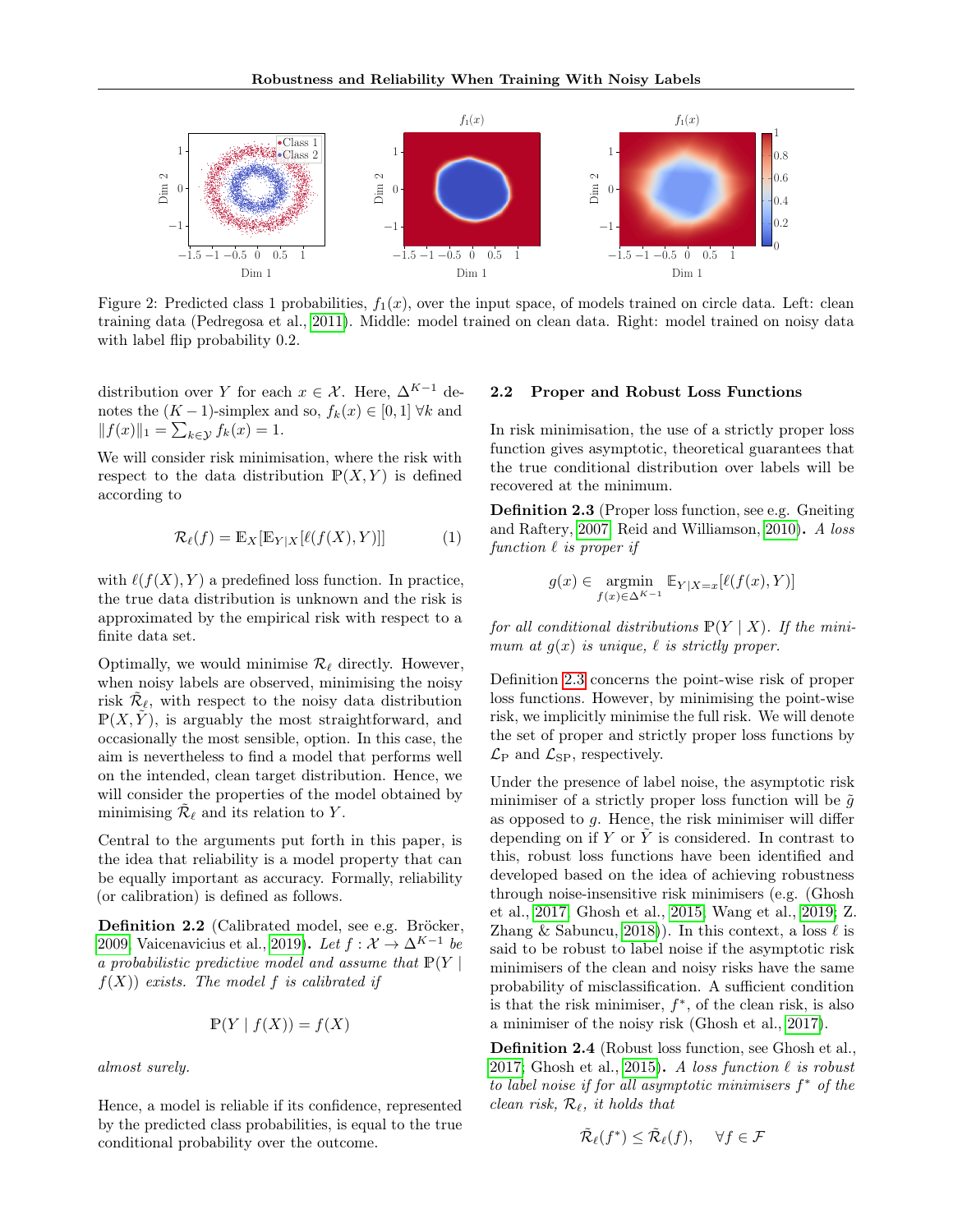where  $\tilde{\mathcal{R}}_{\ell}$  is the risk under the noisy data distribution.

We will refer to the set of robust loss functions by  $\mathcal{L}_{\text{R}}$ . Definition [2.4](#page-3-3) gives a theoretical condition for robustness, but does not, in itself, tell us how to construct a robust loss function. Hence, there is a practical need of identifying individual loss functions, or classes thereof, that fulfills this condition. Ghosh et al., [2017;](#page-8-2) Ghosh et al., [2015,](#page-8-3) find that symmetric loss functions are robust under symmetric label noise and under simple non-uniform label noise with the extra condition that  $\ell$  is positive and  $\mathcal{R}_{\ell}(f^*) = 0$ .

<span id="page-4-5"></span>Definition 2.5 (Symmetric loss function, see e.g. Ghosh et al., [2017;](#page-8-2) Ghosh et al., [2015\)](#page-8-3). A loss function  $\ell$  is symmetric if

$$
\sum_{k=1}^{K} \ell(q, k) = C, \quad \forall q \in \Delta^{K-1}
$$

for some constant C.

Referring to the set of symmetric loss functions by  $\mathcal{L}_S$ , it thus holds that  $\mathcal{L}_S \subseteq \mathcal{L}_R$ . To our knowledge,  $\mathcal{L}_S$  is the only identified set of loss functions that are robust to simple non-uniform label noise and that does not require an estimate of  $\omega(x)$ . We recognise that there exists other robust loss functions but that is either only robust to input-independent label noise (Xu, Cao, Kong, & Wang, [2019\)](#page-9-7) or rely on knowledge of  $\omega(x)$  (see e.g. Natarajan, Dhillon, Ravikumar, and Tewari, [2018;](#page-8-8) Patrini, Rozza, Menon, Nock, and Qu, [2017\)](#page-9-8). We refer to the supplementary material for an analysis of the information-theoretic loss function proposed in (Xu et al., [2019\)](#page-9-7). For the second group of loss functions, we do not consider them in this paper, with the argument that the true noise rates are seldomly known in practice.

## 3 MAIN RESULTS

We evaluate the use of strictly proper and robust loss functions in the presence of label noise by analysing their respective risk minimisers. In general, we consider the following asymptotic properties of a loss function under the influence of label noise:

- <span id="page-4-1"></span>(A) It preserves decision boundaries, or accuracy, of a model trained with clean data.
- <span id="page-4-2"></span>(B) It recovers the true conditional probability  $g(x)$ .
- <span id="page-4-3"></span>(C) It results in a reliable, or calibrated, model.

We find that both strictly proper and robust loss functions fulfill [\(A\),](#page-4-1) but neither gives asymptotic, theoretical guarantees for [\(B\)](#page-4-2) or [\(C\).](#page-4-3) Moreover, strictly proper as well as robust loss functions are susceptible to overfitting in practice. In parallel, while [\(A\)](#page-4-1) is commonly considered in the context of label noise robustness, [\(B\)](#page-4-2) and [\(C\)](#page-4-3) are consistently overlooked. This, we argue, in spite of their equal importance in many practical applications. The complete proofs and derivations for the results presented in this section can be found in the supplementary material.

### 3.1 Distribution Over Noisy Labels

Using a strictly proper loss function, we expect a flexible model to asymptotically approximate  $q$  under the clean data distribution and  $\tilde{q}$  if label noise is present in the data. Hence, we expand on the implications of training a model with a data set containing simple non-uniform label noise by deriving results regarding the conditional distribution over noisy labels. To evaluate  $\tilde{q}$ , we first note that it can be derived from q by marginalisation

$$
\tilde{g}(x) = \sum_{k=1}^{K} \mathbb{P}(\tilde{Y} \mid Y = k, X = x) g_k(x).
$$
 (2)

An alternative formulation is introduced in the following lemma.

<span id="page-4-4"></span>**Lemma 3.1.** The conditional probability vector  $\tilde{g}(x)$ can be written as function of  $g(x)$  according to

$$
\tilde{g}(x) = \left(1 - \frac{\omega(x)K}{K - 1}\right)g(x) + \frac{\omega(x)}{K - 1} \cdot \mathbf{1}_K
$$

where  $\mathbf{1}_K$  is the vector of ones with length K. Moreover, it holds for any two classes  $i, j \in \mathcal{Y}$  that  $\tilde{g}_i(x) > \tilde{g}_i(x)$ if and only if  $g_i(x) > g_j(x)$ .

From lemma [3.1,](#page-4-4) the first result regarding the properties of  $\tilde{q}$  follows.

<span id="page-4-0"></span>Proposition 3.1. Assume that the prediction is taken as the most probable class, then  $\tilde{q}$  has the same decision boundaries as g.

Proposition [3.1](#page-4-0) establishes that the use of a strictly proper loss function will asymptotically preserve the accuracy of  $g$  in the presence of simple non-uniform label noise. It is noteworthy, that if  $g$  and  $\tilde{g}$  had not shared decision boundaries, no classification-calibrated loss function would be robust to the noise in terms of accuracy. Simply put, a loss function is classificationcalibrated if the class predictions of its asymptotic risk minimiser(s) corresponds to taking the most probable class with respect to the true conditional probability of the observed target variable (Bartlett, Jordan, & McAuliffe, [2006\)](#page-8-9). In binary classification, it is a minimal condition commonly imposed on surrogate losses of the 0/1-risk.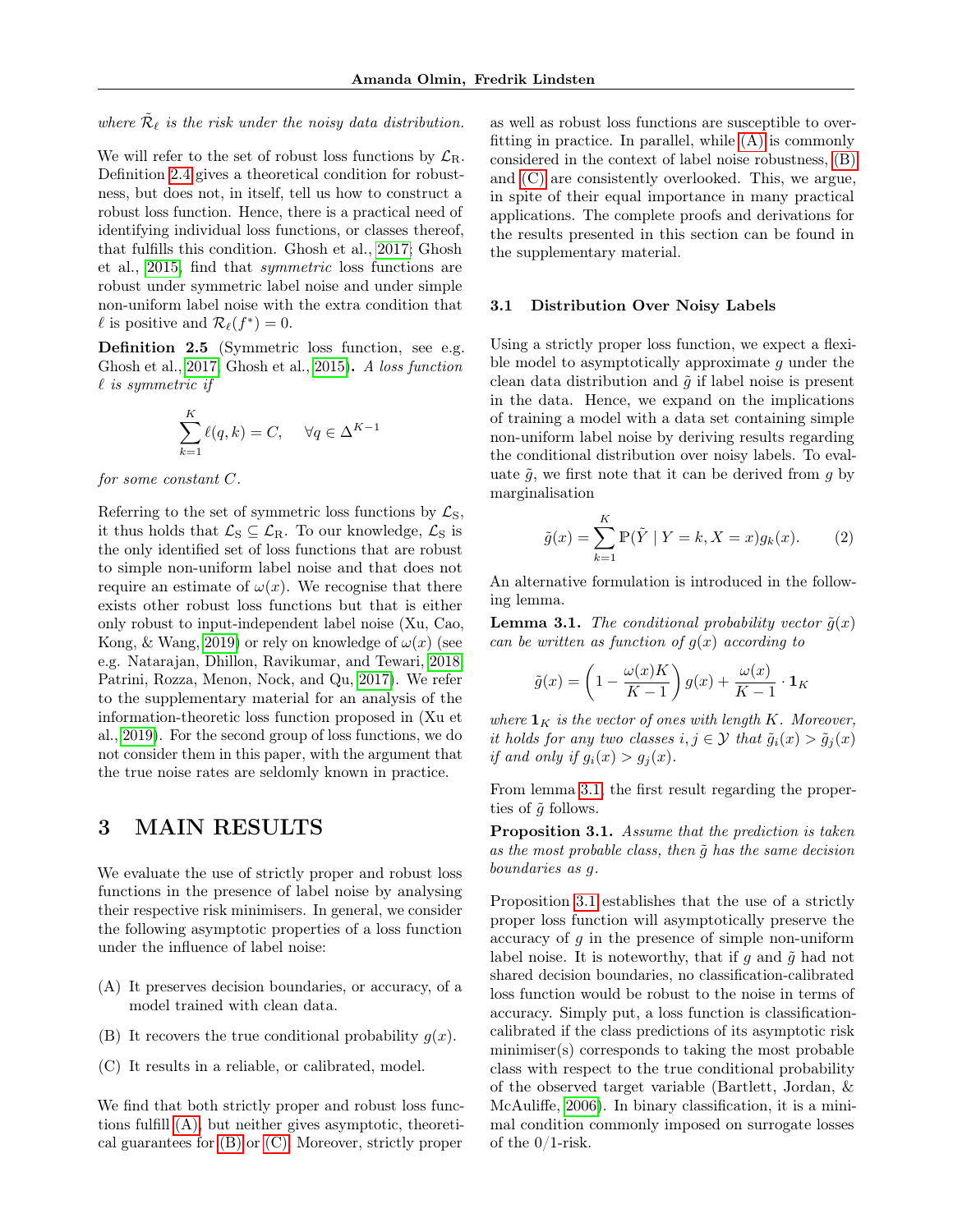Next, we will show that preserving accuracy is not enough if uncertainty quantification is critical. As a first step towards this realisation, we consider the entropy of  $\tilde{g}$ . The conditional entropy of a probabilistic vector  $f(x)$  given  $X = x$  is defined as

$$
\mathcal{H}[f(x)] = -\sum_{k=1}^{K} f_k(x) \log f_k(x). \tag{3}
$$

We have the following result.

<span id="page-5-0"></span>Proposition 3.2. The average conditional entropy of  $\tilde{g}$  is higher than that of g, that is  $\mathbb{E}_X[\mathcal{H}[\tilde{g}(X)]] >$  $\mathbb{E}_X[\mathcal{H}[g(X)]].$ 

Since  $\tilde{g}(X) \neq g(X)$  with non-zero probability, proposition [3.2](#page-5-0) implies that training with a strictly proper loss function, under the influence of label noise, will not recover the true conditional probability over clean labels. This does not necessarily entail that  $\tilde{q}$  is uncalibrated. Nevertheless, the next result states that it is.

<span id="page-5-1"></span>Proposition 3.3. The vector of conditional probabilities  $\tilde{g}(X)$  is not calibrated with respect to the distribution  $P(Y | X)$  over clean labels.

We conclude that proposition [3.1](#page-4-0) is in agreement with the observed robustness to label noise in accuracy when training with regularisation (Hendrycks et al., [2019;](#page-8-6) Li et al., [2020\)](#page-8-5). If the model does not overfit to the data, such that it approximates  $\tilde{g}$ , it will have similar accuracy on noise-free data as a model approximating g. However, propositions [3.2](#page-5-0) and [3.3](#page-5-1) imply that this does not generalise to uncertainty quantification. Training with noise in the data using a strictly proper loss, will not asymptotically recover  $g$  nor result in a reliable model. Hence, evaluating robustness solely in terms of accuracy can give a perceived robustness against label noise in spite of the final model not being reliable.

### 3.2 Evaluation of Robust Loss Functions

We derive results concerning the set of robust loss functions in definition [2.4.](#page-3-3) Robustness in this regard has previously been determined to be sufficient for preserving accuracy (Ghosh et al., [2017;](#page-8-2) Ghosh et al., [2015\)](#page-8-3). Hence, our analysis concentrates on the reliability of the asymptotic risk minimisers of robust loss functions, shared between the clean and noisy risks. We first establish that robust loss functions are not strictly proper.

<span id="page-5-2"></span>Proposition 3.4. Robust loss functions (definition [2.4\)](#page-3-3) are not strictly proper.

Intuitively, if a robust loss function had been strictly proper, it should have had a unique minimum at g under the clean data distribution and at  $\tilde{q}$  under the noisy data distribution and hence, there would be no overlap in risk minimisers unless  $\tilde{q} = q$ . The opposite of proposition [3.4](#page-5-2) must also be true; strictly proper loss functions are not robust according to definition [2.4](#page-3-3) (a proof for  $K = 2$  can be found in (Reid & Williamson, [2010\)](#page-9-0)). Thus,  $\mathcal{L}_{SP} \cap \mathcal{L}_{R} = \emptyset$ .

Next, we consider the reliability of the asymptotic risk minimisers of robust loss functions. First, we again point out that, to our knowledge, the only identified class of loss functions that fulfills definition [2.4](#page-3-3) under simple non-uniform label noise and at the same time does not require an estimate of the noise parameter  $\omega(x)$  is that of symmetric loss functions (Ghosh et al., [2017;](#page-8-2) Ghosh et al., [2015\)](#page-8-3). Hence, the following results focus on this class.

We have shown that, in the context of label noise, using a strictly proper loss function is not optimal if reliability is of importance. Hence, it is of higher relevance to investigate if a robust loss function can recover  $g$ , than if it is strictly proper. We argue, however, that this is not an inherent property of robust loss functions in general. The conditional (or point-wise) risk minima  $f^*(x) =$  $[f_1^*(x), 1 - f_1^*(x)]^\top$  for a symmetric loss function, in a binary classification setting, are found at

<span id="page-5-4"></span>
$$
f_1^*(x) = \gamma \mathbb{I}_{\mathbb{P}(Y=1|X=x) \ge \frac{1}{2}} + \gamma' \mathbb{I}_{\mathbb{P}(Y=1|X=x) < \frac{1}{2}} \quad (4)
$$

with  $\gamma \in \text{argmin}_{q \in [0,1]} \ell(q, 1)$  and  $\gamma' \in$  $\argmax_{q \in [0,1]} \ell(q, 1).$  From here on, we will assume that  $\gamma \in \left[\frac{1}{2}, 1\right]$  and  $\gamma' \in \left[0, \frac{1}{2}\right)$ , since in all other cases for which  $f_1^*(x) \in [0,1]$ , predictions will be consistently incorrect for at least one class. In agreement with (Charoenphakdee et al., [2019\)](#page-8-1), we can not mathematically recover the true conditional probability over Y from the minima in eq.  $(4)$ . As a result, g can not be a unique minimiser of the clean (or noisy) risk of a symmetric loss function in general. Consequently, definition [2.4](#page-3-3) is not sufficient for recovering  $q$ .

While an arbitrary robust loss function will not asymptotically recover  $q$ , this does not exclude the possibility of obtaining a calibrated model. Unfortunately, we demonstrate that the two properties of fulfilling the robustness condition in definition [2.4](#page-3-3) and having only calibrated risk minimisers do not coincide. To this end, we will introduce a new set of loss functions referred to as calibration-based strictly proper. We denote this set of loss functions by  $\mathcal{L}_{\mathrm{CSP}}$ .

<span id="page-5-3"></span>Definition 3.1. (Calibration-based strictly proper loss function) Let  $\mathcal{F}_{\mathcal{C}}$  be the set of calibrated models in  $\mathcal{F}$ . The loss function  $\ell$ , with asymptotic risk minimisers  $f^* \in \mathcal{F}$ , is calibration-based strictly proper if

$$
f^* \in \mathcal{F}_\mathcal{C}, \quad \forall f^* \in \mathcal{F},
$$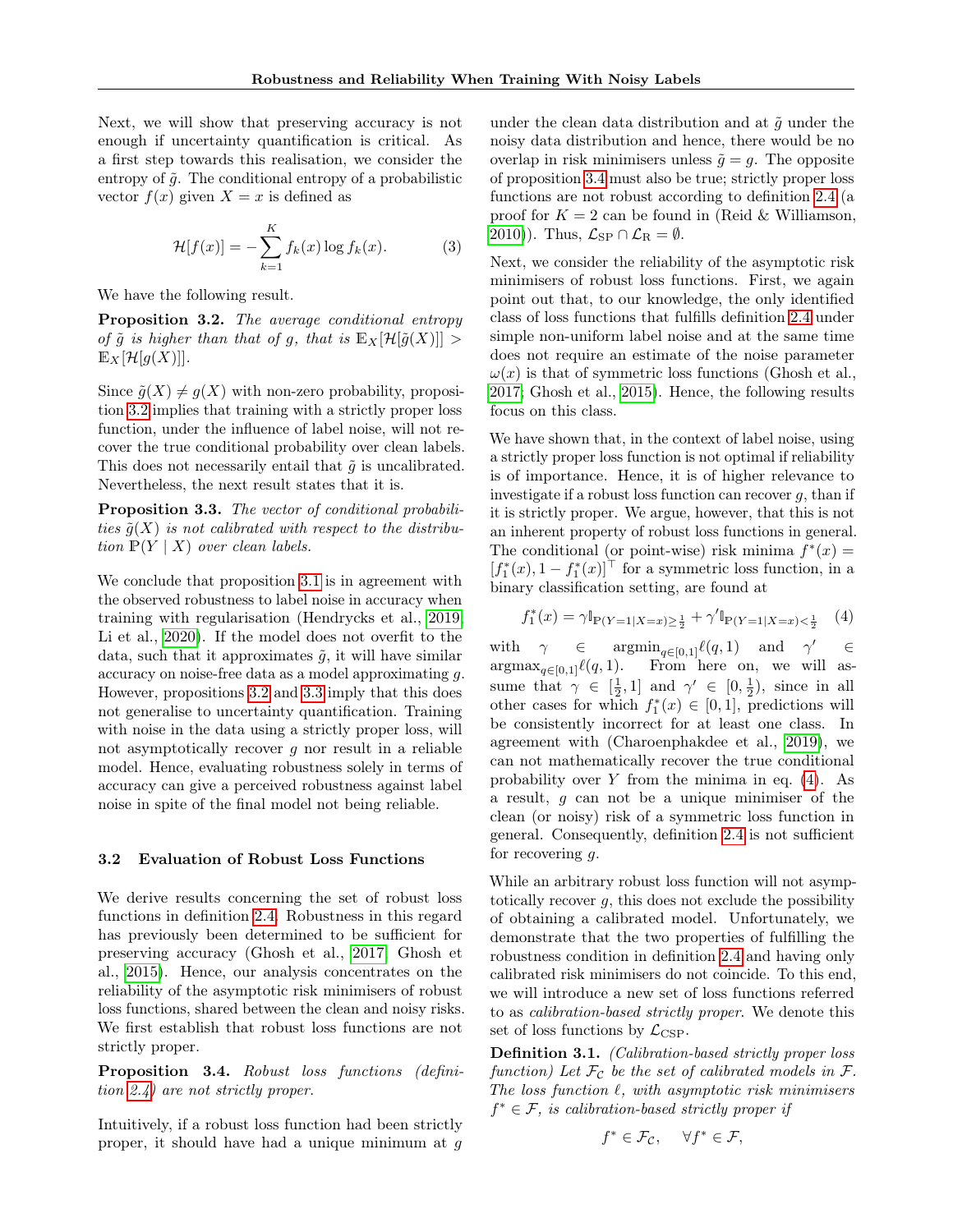for all  $\mathbb{P}(Y | X)$  and for all input distributions  $\mu_X$ .

In parallel to the definition of a strictly proper loss function, the definition of a calibration-based strictly proper loss puts a restriction on the asymptotic minimiser(s) of the corresponding risk. However, instead of requiring that the (unique) risk minimiser is equal to g, it requires that all asymptotic risk minimisers are calibrated. Hence, employing  $\ell \in \mathcal{L}_{\text{CSP}}$  will, asymptotically, result in a calibrated model. Since  $g$  is calibrated by definition, all strictly proper loss functions are calibration-based strictly proper. However, this is not true for symmetric loss functions.

<span id="page-6-0"></span>Proposition 3.5. Symmetric loss functions (definition [2.5\)](#page-4-5) are not calibration-based strictly proper.

From proposition [3.5,](#page-6-0) we have  $\mathcal{L}_{\text{S}} \cap \mathcal{L}_{\text{CSP}} = \emptyset$ . As an example, mean absolute error and sigmoid loss, both symmetric, have a unique minimum for  $f_1(x) \in [0, 1]$ in eq. [\(4\)](#page-5-4) with  $(\gamma, \gamma') = (1, 0) \,\forall x \in \mathcal{X}$ . For a nonseparable classification problem, this model is never calibrated. Nevertheless, symmetric loss functions are robust to symmetric label noise also in this case.

To conclude, definition [2.4](#page-3-3) constitutes a sufficient condition for robustness in accuracy. However, there are no theoretical basis for why, even asymptotically, the use of a robust loss function will result in a reliable model. On the contrary, the class of symmetric, robust loss functions will not (asymptotically) recover g and are not calibration-based strictly proper.

### <span id="page-6-1"></span>3.3 Robustness and Overfitting

While definition [2.4](#page-3-3) relies on asymptotic theory, a finite training set has to suffice in practice. Naturally, empirical evaluation has been used to demonstrate the noise-insensitivity and motivate the use of robust loss functions also under such circumstances (Ghosh et al., [2017\)](#page-8-2). However, we show, with a similar experiment, that these loss functions are not robust to overfitting and argue that any perceived robustness is not explained by the asymptotic theory.<sup>[1](#page-6-2)</sup>

For the experiment, we consider neural networks with one hidden layer of 500 hidden units and with LeakyReLU as activation function. The data used is flattened MNIST images (LeCun, Bottou, Bengio, & Haffner, [1998\)](#page-8-10) to which we artificially add symmetric label noise with parameter  $\omega \in [0.0, 0.3, 0.5]$ . We train the models using ADAM optimization (Kingma & Lei Ba, [2015\)](#page-8-11) with a constant learning rate of 0.005 and a batch size of 100. Similar to Ghosh et al., [2017,](#page-8-2) the robust (and symmetric) loss function that we consider is mean absolute error (MAE). First, we train models with MAE and random initialisation. We evaluate the accuracy on the corresponding training data set and a noise-free test data set during the course of training, as shown in fig. [3b.](#page-7-0) For comparison, we do a similar evaluation of models trained with categorical cross-entropy (CCE) loss, see fig. [3a.](#page-7-0)

Under the influence of label noise, the models trained with CCE clearly overfit to the training data. The accuracy on the training data set is close to 1 for all considered values of  $\omega$  within 500 epochs of training, while the test accuracy decreases as training progresses. In contrast, the models trained with MAE seems to stabilise at a point where the accuracy over the clean test data set remains high, even in the presence of label noise. Observing only these trends, it is intriguing to assume that MAE is robust to overfitting and that this can be explained by the loss function's noise-insensitive risk minimiser. However, overfitting is not considered in asymptotic theory, on which the noise-insensitivity of robust loss functions rely. In addition, we have previously demonstrated that the asymptotic risk minimiser of CCE loss, a strictly proper loss, is also robust in accuracy to symmetric label noise. In spite of this, the models trained with CCE loss overfit to the label noise.

To support our arguments, we train models again with MAE but replace the random initialisation. For each noise level, the model weights are initialised with those obtained when training a model with CCE loss for 500 epochs. Evaluating the new models in terms of accuracy, the trends observed are more similar to those of the models trained only with CCE loss, see fig. [3c.](#page-7-0) Evidently, the models are capable of overfitting to training data, even when a robust loss function is used. Furthermore, in all cases, the models achieve a smaller training loss compared to those trained with random initialisation, as shown in fig. [4.](#page-8-12) Hence, the models trained with random initialisation must be stuck in local minima. At the same time, the asymptotic theory of robust loss functions concerns global, not local, minima.

To conclude, we have demonstrated that robustness in the context of definition [2.4](#page-3-3) should not be confused with robustness to overfitting. Indeed, the asymptotic theory behind robust loss function is not concerned with this issue. Thus, models can overfit to label noise, even when a robust loss function is employed.

## 4 DISCUSSION

On one hand, the results presented in this paper can help explain why some training algorithms have a perceived, inherent robustness to label noise and are re-

<span id="page-6-2"></span><sup>1</sup>Code provided at: [https://github.com/AOlmin/](https://github.com/AOlmin/robustness_and_reliability_in_weak_supervision) [robustness\\_and\\_reliability\\_in\\_weak\\_supervision](https://github.com/AOlmin/robustness_and_reliability_in_weak_supervision)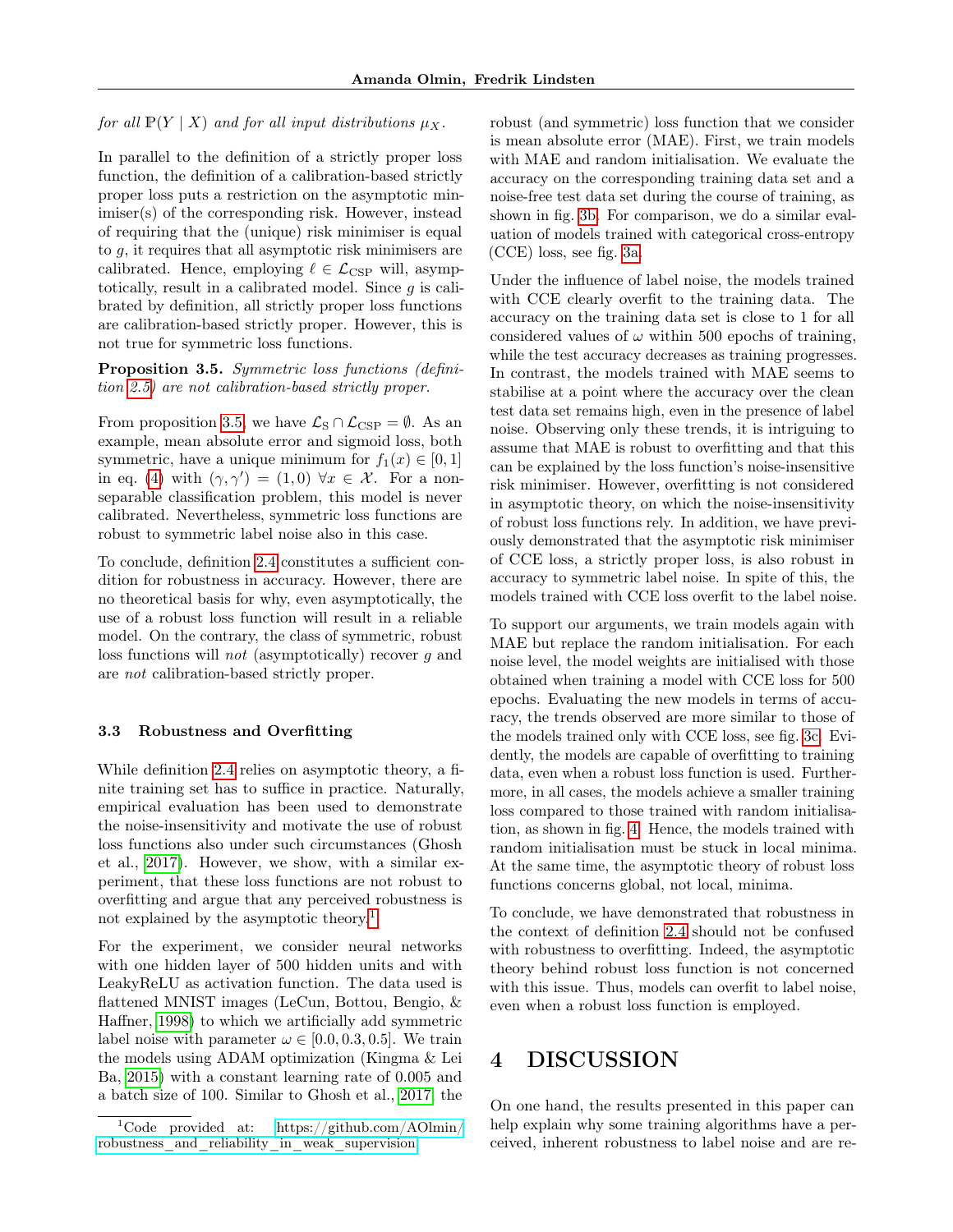<span id="page-7-0"></span>

Figure 3: Accuracy on (noisy) train and clean test MNIST data for models trained with symmetric label noise. Models are trained with categorical cross-entropy loss (CCE) or mean absolute error (MAE). Models trained with MAE are either initialised randomly (MAE) or pre-trained with CCE loss (MAE, pre-trained). Top:  $\omega = 0.0$ . Middle:  $\omega = 0.3$ . Bottom:  $\omega = 0.5$ .

assuring if accuracy is the main property of interest. On the other hand, they point towards a weakness of evaluating robustness solely based on metrices that are agnostic to predicted class probabilities. Specifically, it does not ensure that the final model is reliable. Although we have considered a simpler input-dependent noise model in this paper, the hope is that the knowledge gained could be used as a basis for gaining understanding of more complex noise. Moreover, part of the results presented are of the negative kind. Hence, if they do hold for the specific noise model considered, they also hold in the more general case.

Consider training a flexible discriminative model, such as a deep neural network, capable of approximating the true conditional probability over labels. When labels are noisy and using a strictly proper loss function, the convergent phase of the training dynamics will "aim" towards  $\tilde{f}^* = \tilde{g}$  instead of  $f^* = g$ , as illustrated in fig. [1b.](#page-2-0) We have shown that, in this case,  $\tilde{f}^*$  share decision boundaries with  $f^*$ , but it is not calibrated. From the view of fig. [1c,](#page-2-0) using a robust loss function, the convergent phase of the training trajectory will instead aim towards the same point, regardless of whether labels are noisy or not, i.e.  $\tilde{f}^* = \tilde{f}^*$ . We have characterised the properties of this risk minimiser and conclude that fulfillment of the robustness condition (definition [2.4\)](#page-3-3) is neither a proxy for having  $\tilde{f}^* = g$  nor for  $\tilde{f}^*$  being

calibrated.

With these results in mind, we argue that there is no theoretical motivation for why an arbitrary robust loss function would be better to employ than a strictly proper loss function. Under simple non-uniform noise, both are robust in terms of accuracy, but neither asymptotically guarantees that  $q$  will be recovered or that the final model will be calibrated. In section [3.2,](#page-5-4) we introduced the class of calibration-based strictly proper loss functions, for which all asymptotic risk minimisers are calibrated. Our argument is that there is a relevance in defining a loss function that, asymptotically, achieves robustness in accuracy as well as results in a calibrated model. For future work, it would be of interest to find a class of loss functions that fulfills both of these conditions and that is also not dependent on an estimate of the (usually unknown) noise distribution.

# 5 CONCLUSION

For supervised training of discriminative models, we investigated the effect of label noise on model performance by analysing the properties of the conditional distribution over noisy labels. Furthermore, we critically reviewed the set of robust loss functions characterised by asymptotic risk minimisers that are insensitive to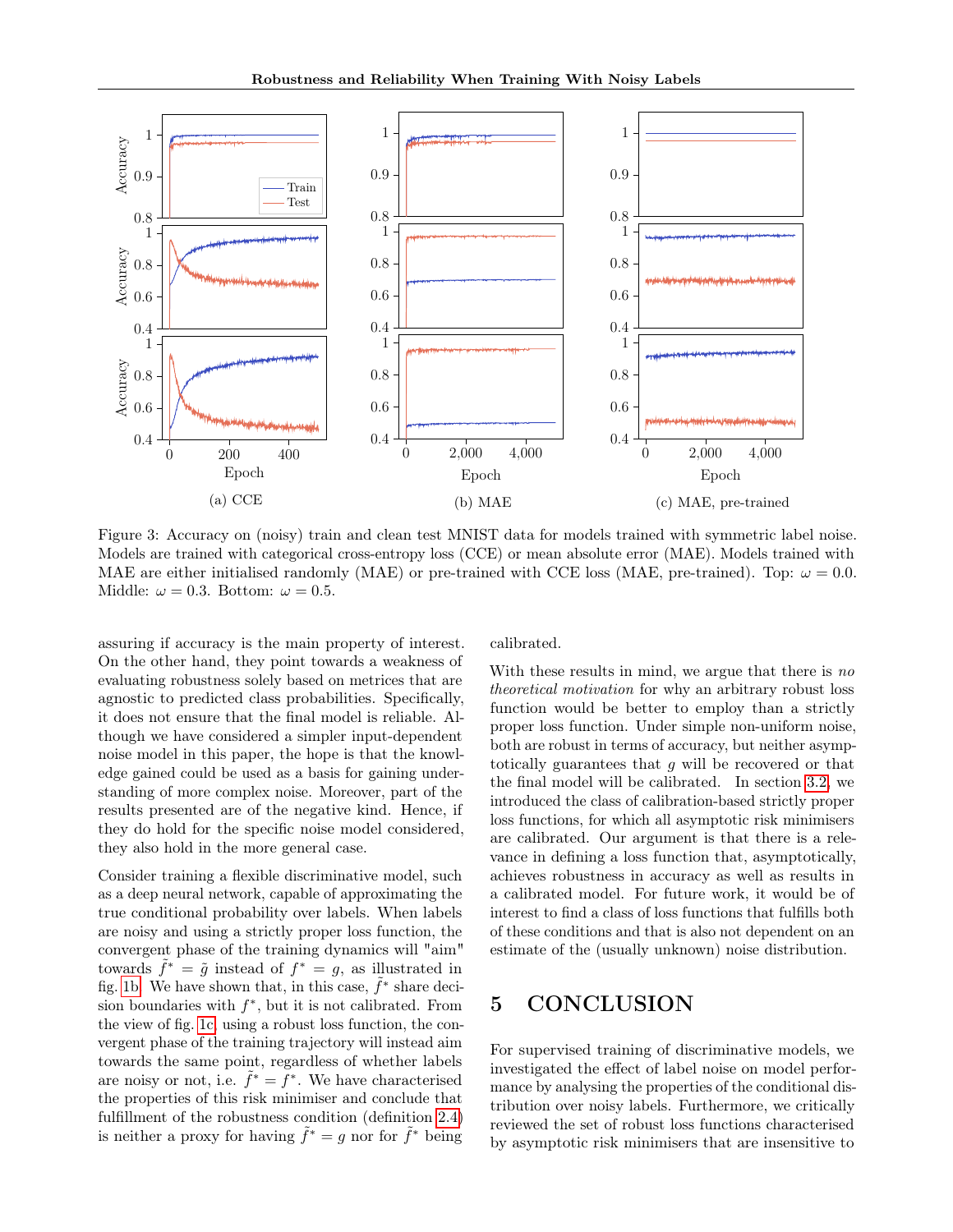<span id="page-8-12"></span>

Figure 4: Train loss of models trained with MAE. The models pre-trained with CCE achieve a smaller loss than the models trained with random weight initialisation.

label noise. Under an input-dependent noise model, we found that both strictly proper and robust loss functions offer asymptotic robustness in accuracy but neither offer asymptotic, theoretical guarantees for obtaining a calibrated, or reliable, model in the presence of label noise. In addition, robustness in this context should not be misunderstood as the model being robust to noise in practice. Even when a robust loss function is used, the model can still overfit to training data. We conclude that further investigation is needed for better understanding of the effects of label noise on model performance and in order to ensure reliability of models trained with label noise. Such research would be valuable in the strive for safe employment in society.

### Acknowledgements

We thank Jakob Lindqvist and Lennart Svensson (Chalmers University of Technology, Sweden) for constructive feedback on the paper.

This research is financially supported by the Swedish Research Council via the project Handling Uncertainty in Machine Learning Systems (contract number: 2020- 04122), the Swedish Foundation for Strategic Research via the project Probabilistic Modeling and Inference for Machine Learning (contract number: ICA16-0015), the Wallenberg AI, Autonomous Systems and Software Program (WASP) funded by the Knut and Alice Wallenberg Foundation, and ELLIIT.

### References

<span id="page-8-4"></span>Arpit, D., Jastrzębskl, S., Bailas, N., Krueger, D., Bengio, E., Kanwal, M. S., . . . Lacoste-Julien, S. (2017). A closer look at memorization in deep networks. In International Conference on Machine Learning (pp. 350–359).

- <span id="page-8-9"></span>Bartlett, P. L., Jordan, M. I., & McAuliffe, J. D. (2006). Convexity, classification, and risk bounds. Journal of the American Statistical Association, 101 (473), 138–156.
- <span id="page-8-7"></span>Bröcker, J. (2009). Reliability, sufficiency, and the decomposition of proper scores. Quarterly Journal of the Royal Meteorological Society: A journal of the atmospheric sciences, applied meteorology and physical oceanography, 135 (643), 1512–1519.
- <span id="page-8-1"></span>Charoenphakdee, N., Lee, J., & Sugiyama, M. (2019). On symmetric losses for learning from corrupted labels. In International Conference on Machine Learning (pp. 961–970).
- <span id="page-8-2"></span>Ghosh, A., Kumar, H., & Sastry, P. S. (2017). Robust loss functions under label noise for deep neural networks. In AAAI Conference on Artificial Intelligence (pp. 1919–1925).
- <span id="page-8-3"></span>Ghosh, A., Manwani, N., & Sastry, P. S. (2015). Making risk minimization tolerant to label noise. Neurocomputing, 160, 93–107.
- <span id="page-8-0"></span>Gneiting, T., & Raftery, A. E. (2007). Strictly proper scoring rules, prediction, and estimation. Journal of the American Statistical Association, 102 (477), 359–378.
- <span id="page-8-6"></span>Hendrycks, D., Lee, K., & Mazeika, M. (2019). Using pre-training can improve model robustness and uncertainty. In International Conference on Machine Learning (pp. 4815–4826).
- <span id="page-8-11"></span>Kingma, D. P., & Lei Ba, J. (2015). Adam: A method for stochastic optimization. In International Conference on Learning Representations.
- <span id="page-8-10"></span>LeCun, Y., Bottou, L., Bengio, Y., & Haffner, P. (1998). Gradient-based learning applied to document recognition. In IEEE (pp. 2278–2324).
- <span id="page-8-5"></span>Li, M., Soltanolkotabi, M., & Oymak, S. (2020). Gradient descent with early stopping is provably robust to label noise for overparameterized neural networks. In International Conference on Artificial Intelligence and Statistics (pp. 4313–4324).
- <span id="page-8-8"></span>Natarajan, N., Dhillon, I. S., Ravikumar, P., & Tewari, A. (2018). Cost-Sensitive Learning with Noisy La-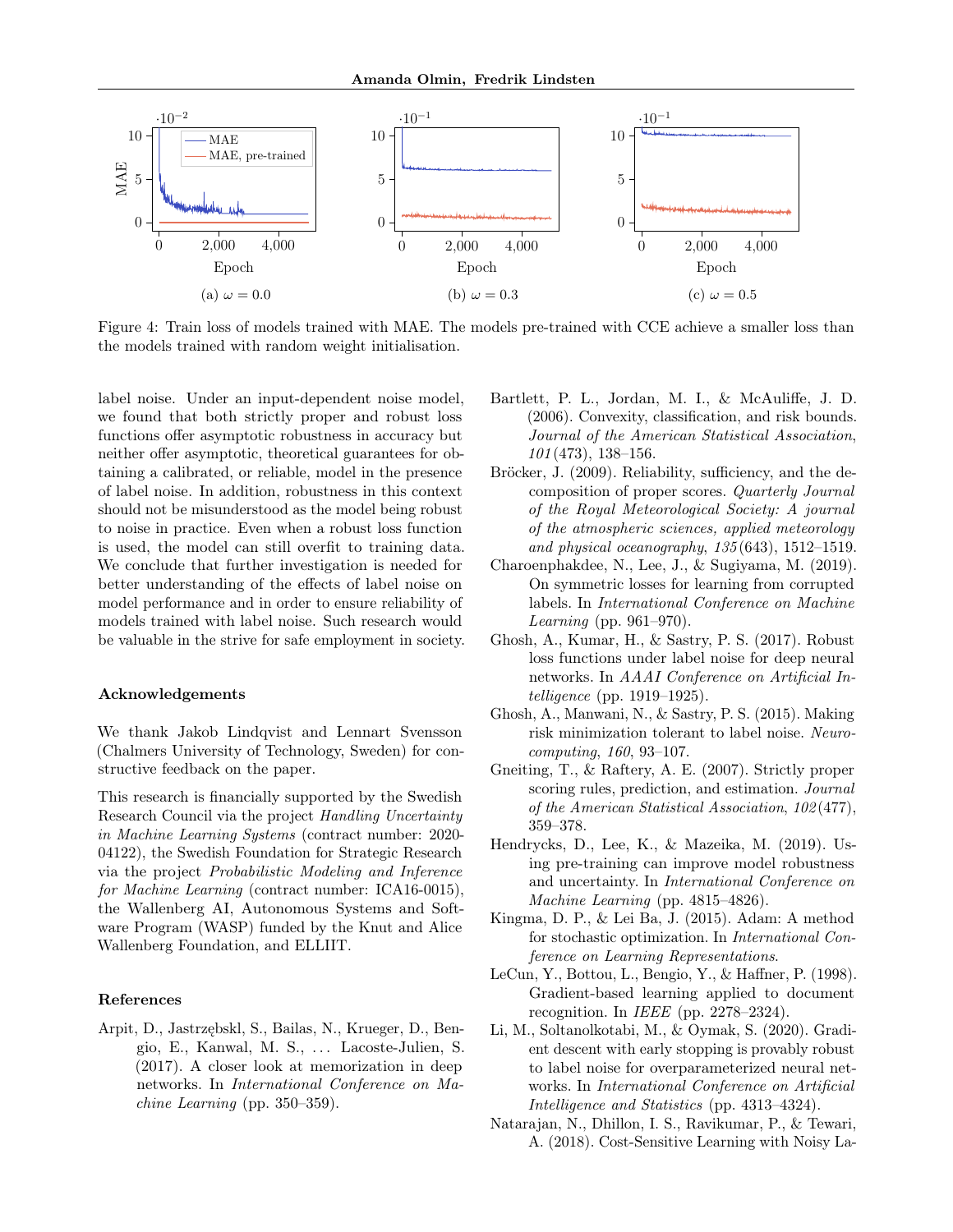bels. The Journal of Machine Learning Research, 18, 1–33.

- <span id="page-9-8"></span>Patrini, G., Rozza, A., Menon, A. K., Nock, R., & Qu, L. (2017). Making deep neural networks robust to label noise: A loss correction approach. In IEEE Conference on Computer Vision and Pattern Recognition (pp. 1944–1952).
- <span id="page-9-5"></span>Pedregosa, F., Varoquaux, G., Gramfort, A., Michel, V., Thirion, B., Grisel, O., ... Dubourg, V., et al. (2011). Scikit-learn: Machine learning in Python. The Journal of Machine Learning Research, 12, 2825–2830.
- <span id="page-9-0"></span>Reid, M. D., & Williamson, R. C. (2010). Composite binary losses. The Journal of Machine Learning Research, 11, 2387–2422.
- <span id="page-9-4"></span>Song, H., Kim, M., Park, D., & Lee, J.-G. (2020). Learning from noisy labels with deep neural networks: A survey. arXiv preprint arXiv:2007.08199.
- <span id="page-9-6"></span>Vaicenavicius, J., Widmann, D., Andersson, C., Lindsten, F., Roll, J., & Schön, T. B. (2019). Evaluating model calibration in classification. In International Conference on Artificial Intelligence and Statistics (pp. 3459–3467).
- <span id="page-9-1"></span>Wang, Y., Ma, X., Chen, Z., Luo, Y., Yi, J., & Bailey, J. (2019). Symmetric Cross Entropy for Robust Learning with Noisy Labels. In IEEE International Conference on Computer Vision (pp. 322– 330).
- <span id="page-9-7"></span> $Xu, Y., Cao, P., Kong, Y., & Wang, Y. (2019). L<sub>DMI</sub>$ A Novel Information-theoretic Loss Function for Training Deep Nets Robust to Label Noise. In Advances in Neural Information Processing Systems (pp. 6222–6233).
- <span id="page-9-3"></span>Zhang, C., Bengio, S., Hardt, M., Recht, B., & Vinyals, O. (2017). Understanding deep learning requires rethinking generalization. In International Conference on Learning Representations.
- <span id="page-9-2"></span>Zhang, Z., & Sabuncu, M. (2018). Generalized cross entropy loss for training deep neural networks with noisy labels. In Advances in Neural Information Processing Systems (pp. 8778–8788).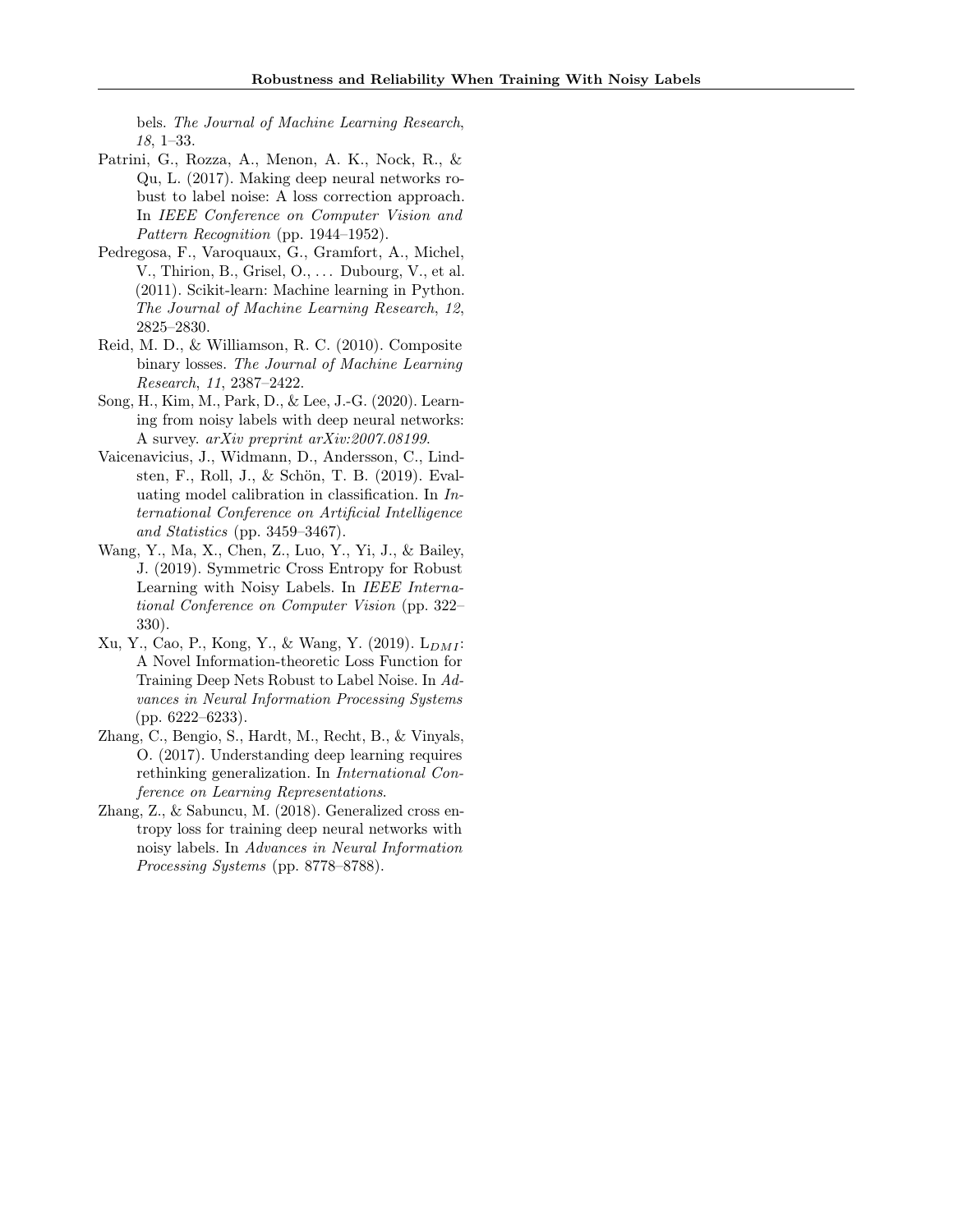# Supplementary Material: Robustness and Reliability When Training With Noisy Labels

## A ASYMPTOTIC RISK MINIMISERS

We derive the conditional (or point-wise), asymptotic risk minimisers for categorical cross-entropy (CCE) loss, mean absolute error (MAE) and sigmoid loss in a binary classification setting. The first loss function is strictly proper and the last two are symmetric according to definition [2.5.](#page-4-5) We also derive the asymptotic risk minimiser for a general symmetric loss. A summary is shown in table [1.](#page-10-0) Note that for a binary classifier, we assume  $f(x) = [f_1(x), 1 - f_1(x)]^{\top}.$ 

To derive the risk minimisers, we consider finding the minima of the point-wise risk  $\mathcal{J}(f(x)) = \mathbb{E}_{Y|X=x}[\ell(f(x), Y)].$ For convenience, we will sometimes refer to the one-hot version of Y by  $e^{(Y)}$ . In that case,  $e^{(Y)}_k$  $k^{(Y)}$  refers to the  $k^{th}$ element of the vector.

### A.1 CCE Loss

**Loss function:**  $\ell(f(x), y) = -\sum_{k=1}^{2} e_k^{(y)}$  $\int_{k}^{(y)} \log f_k(x) = -\log f_y(x)$ 

Symmetry check:

$$
\sum_{k=1}^{K} \ell(f(x), k) = -\sum_{k=1}^{2} \sum_{l=1}^{2} e_l^{(k)} \log f_k(x) = -\sum_{k=1}^{2} \log f_k(x)
$$

Not symmetric.

Risk minimiser:  $f_1^*(x) = g_1(x)$ 

<span id="page-10-0"></span>

| Table 1: Some loss functions and their asymptotic risk minimisers in a binary classification setting. We show the                                                    |  |
|----------------------------------------------------------------------------------------------------------------------------------------------------------------------|--|
| predicted probability for class 1, $f_1^*(x)$ , but $f_2^*(x) = 1 - f_1^*(x)$ . For short notation we use $\gamma \in \operatorname{argmin}_{a \in [0,1]} \ell(q,1)$ |  |
| and $\gamma' \in \text{argmax}_{q \in [0,1]} \ell(q, 1).$                                                                                                            |  |

| Loss      | $f_1^*(x)$                                                                                   | $\sum_{k=1}^K \ell(f(x),k)$ |
|-----------|----------------------------------------------------------------------------------------------|-----------------------------|
| CCE       | $P(Y=1   X=x)$                                                                               | $-\sum_{k=1}^2 \log f_k(x)$ |
| MAE       | $\mathbb{P}(Y=1 X=x) \geq \frac{1}{2}$                                                       |                             |
| Sigmoid   | $\mathbb{I}_{P(Y=1 X=x)>\frac{1}{2}}$                                                        |                             |
| Symmetric | $\gamma \mathbb{I}_{P(Y=1 X=x)\ge\frac{1}{2}} + \gamma' \mathbb{I}_{P(Y=1 X=x)<\frac{1}{2}}$ |                             |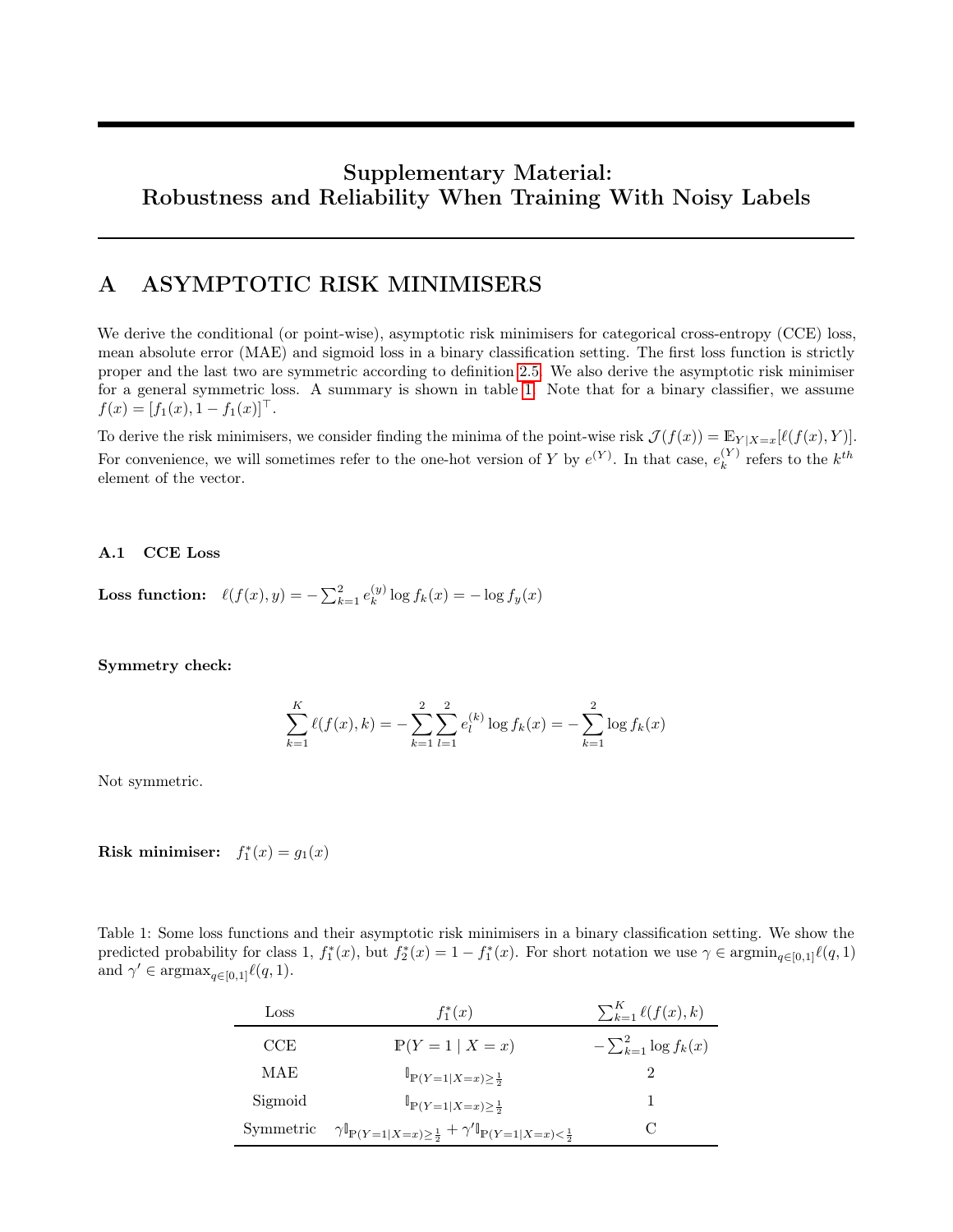Derivation:

$$
\mathcal{J}(f(x)) = -g_1(x) \log f_1(x) - g_2(x) \log f_2(x)
$$
  
\n
$$
= -g_1(x) \log f_1(x) - (1 - g_1(x)) \log(1 - f_1(x))
$$
  
\n
$$
\Rightarrow \frac{\partial \mathcal{J}(f(x))}{\partial f_1(x)} = -g_1(x) \frac{1}{f_1(x)} + (1 - g_1(x)) \frac{1}{1 - f_1(x)}
$$
  
\n
$$
\Rightarrow \frac{\partial \mathcal{J}(f(x))}{\partial f_1(x)} = 0 \Rightarrow f_1^*(x) = g_1(x)
$$

### A.2 MAE

**Loss:**  $\ell(f(x), y) = \sum_{k=1}^{2} |e_k^{(y)} - f_k(x)|$ 

Symmetry check:

$$
\sum_{k=1}^{K} \ell(f(x), k) = \sum_{k=1}^{2} \sum_{l=1}^{2} |e_l^{(k)} - f_j(x)| = 2 \cdot 2 - 2 = 2
$$

Symmetric.

Risk minimiser:  $f_1^*(x) = \mathbb{I}_{\mathbb{P}(Y=1|X=x) \geq \frac{1}{2}}$ 

Derivation:

$$
\mathcal{J}(f(x)) = g_1(x)(|1 - f_1(x)| + |-f_2(x)|) + g_2(x)(|-f_1(x)| + |1 - f_2(x)|)
$$
  
=  $2g_1(x)(1 - f_1(x)) + 2(1 - g_1(x))f_1(x)$ 

If  $g_1(x) \geq \frac{1}{2}$ , minimum at  $f_1(x) = 1$ , otherwise minimum at  $f_1(x) = 0$ . We can formulate this as  $f_1^*(x) =$  $\mathbb{I}_{\mathbb{P}(Y=1|X=x)\geq \frac{1}{2}}$ .

### A.3 Sigmoid Loss

**Loss function:**  $\ell(f(x), y) = e_1^{(y)} \frac{1}{1 + e^f}$  $\frac{1}{1+e^{f_1(x)}}+e^{(y)}_2\frac{e^{f_1(x)}}{1+e^{f_1(x)}}$  $1+e^{f_1(x)}$ 

Symmetry check:

$$
\sum_{k=1}^{2} \ell(f(x), k) = \ell(f(x), 1) + \ell(f(x), 2) = \frac{1}{1 + e^{f_1(x)}} + \frac{e^{f_1(x)}}{1 + e^{f_1(x)}} = 1
$$

Symmetric.

Risk minimiser:  $f_1^*(x) = \mathbb{I}_{\mathbb{P}(Y=1|X=x) \ge \frac{1}{2}}$ 

Derivation:

$$
\mathcal{J}(f(x)) = g_1(x) \frac{1}{1 + e^{f_1(x)}} + g_2(x) \frac{e^{f_1(x)}}{1 + e^{f_1(x)}}
$$

$$
= g_1(x) \frac{1}{1 + e^{f_1(x)}} + (1 - g_1(x))(1 - \frac{1}{1 + e^{f_1(x)}})
$$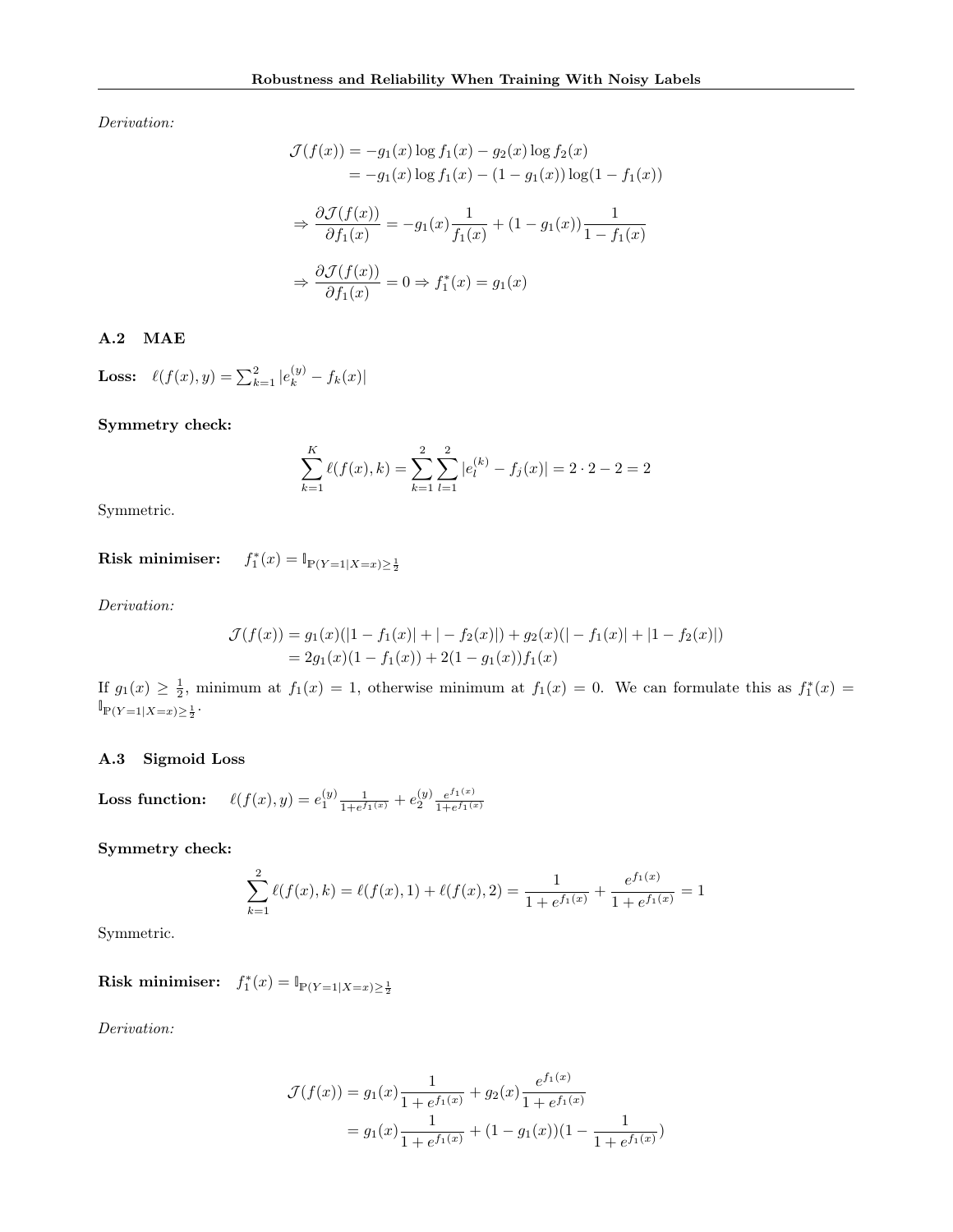If  $g_1(x) \geq \frac{1}{2}$ , minimum at  $f_1(x) \to \infty$ , otherwise minimum at  $f_1(x) \to -\infty$ . Since  $f_1(x) \in [0,1]$  and  $\frac{1}{1+e^{f_1(x)}}$  is a (monotonic) decreasing function in  $f_1(x)$ , we have a minimum at  $f_1(x) = 1$  for  $g_1(x) \ge \frac{1}{2}$  and at  $f_1(x) = 0$  for  $g_1(x) < \frac{1}{2}$ . So,  $f_1^*(x) = \mathbb{I}_{\mathbb{P}(Y=1|X=x) \ge \frac{1}{2}}$ .

#### A.4 General Symmetric Loss

**Loss function:**  $\ell(f(x), y)$ 

Symmetry check:

$$
\sum_{k=1}^{2} \ell(f(x), k) = C
$$

Symmetric by definition.

Risk minimiser:  $\gamma_1^*(x) = \gamma \mathbb{I}_{\mathbb{P}(Y=1|X=x) \ge \frac{1}{2}} + \gamma' \mathbb{I}_{\mathbb{P}(Y=1|X=x) < \frac{1}{2}}$ 

Derivation:

$$
\mathcal{J}(f(x)) = g_1(x)\ell(f(x), 1) + g_2(x)\ell(f(x), 2)
$$
  
=  $g_1(x)\ell(f(x), 1) + (1 - g_1(x))(C - \ell(f(x), 1))$   
=  $\ell(f(x), 1)(2g_1(x) - 1) + C(1 - g_1(x))$ 

If  $g_1(x) \geq \frac{1}{2}$ , minima at argmin<sub>q∈[0,1]</sub> $\ell(q, 1)$ , otherwise minima at argmax<sub>q∈[0,1]</sub> $\ell(q, 1)$ . Hence, minima is found at

$$
f_1^*(x) = \gamma \mathbb{I}_{\mathbb{P}(Y=1|X=x) \ge \frac{1}{2}} + \gamma' \mathbb{I}_{\mathbb{P}(Y=1|X=x) < \frac{1}{2}}
$$

with  $\gamma \in \operatorname{argmin}_{q \in [0,1]} \ell(q, 1)$  and  $\gamma' \in \operatorname{argmax}_{q \in [0,1]} \ell(q, 1)$ . Since we assume  $f_1(x) \in [0, 1]$ , we must also have  $\gamma, \gamma' \in [0, 1].$ 

## B COMPLETE PROOFS

Complete proofs of the statements, lemmas and propositions from the main paper follow.

**Lemma [3.1.](#page-4-4)** The conditional probability vector  $\tilde{g}(x)$  can be written as function of  $g(x)$  according to

$$
\tilde{g}(x) = \left(1 - \frac{\omega(x)K}{K-1}\right)g(x) + \frac{\omega(x)}{K-1} \cdot \mathbf{1}_K
$$

where  $\mathbf{1}_K$  is the vector of ones with length K. Moreover, it holds for any two classes  $i, j \in \mathcal{Y}$  that  $\tilde{g}_i(x) > \tilde{g}_j(x)$  if and only if  $g_i(x) > g_j(x)$ .

*Proof.* For the first part of the proof, note that for any  $i \in \mathcal{Y}$ ,  $\sum_{k \neq i} g_k(x) = 1 - g_i(x)$ , then

$$
\tilde{g}_i(x) = \sum_{k=1}^K \mathbb{P}(\tilde{Y} = i | Y = k, X = x) g_k(x)
$$

$$
= (1 - \omega(x)) g_i(x) + \frac{\omega(x)}{K - 1} \sum_{k \neq i} g_k(x)
$$

$$
= (1 - \omega(x)) g_i(x) + \frac{\omega(x)}{K - 1} (1 - g_i(x))
$$

$$
= \left(1 - \frac{\omega(x)K}{K - 1}\right) g_i(x) + \frac{\omega(x)}{K - 1}.
$$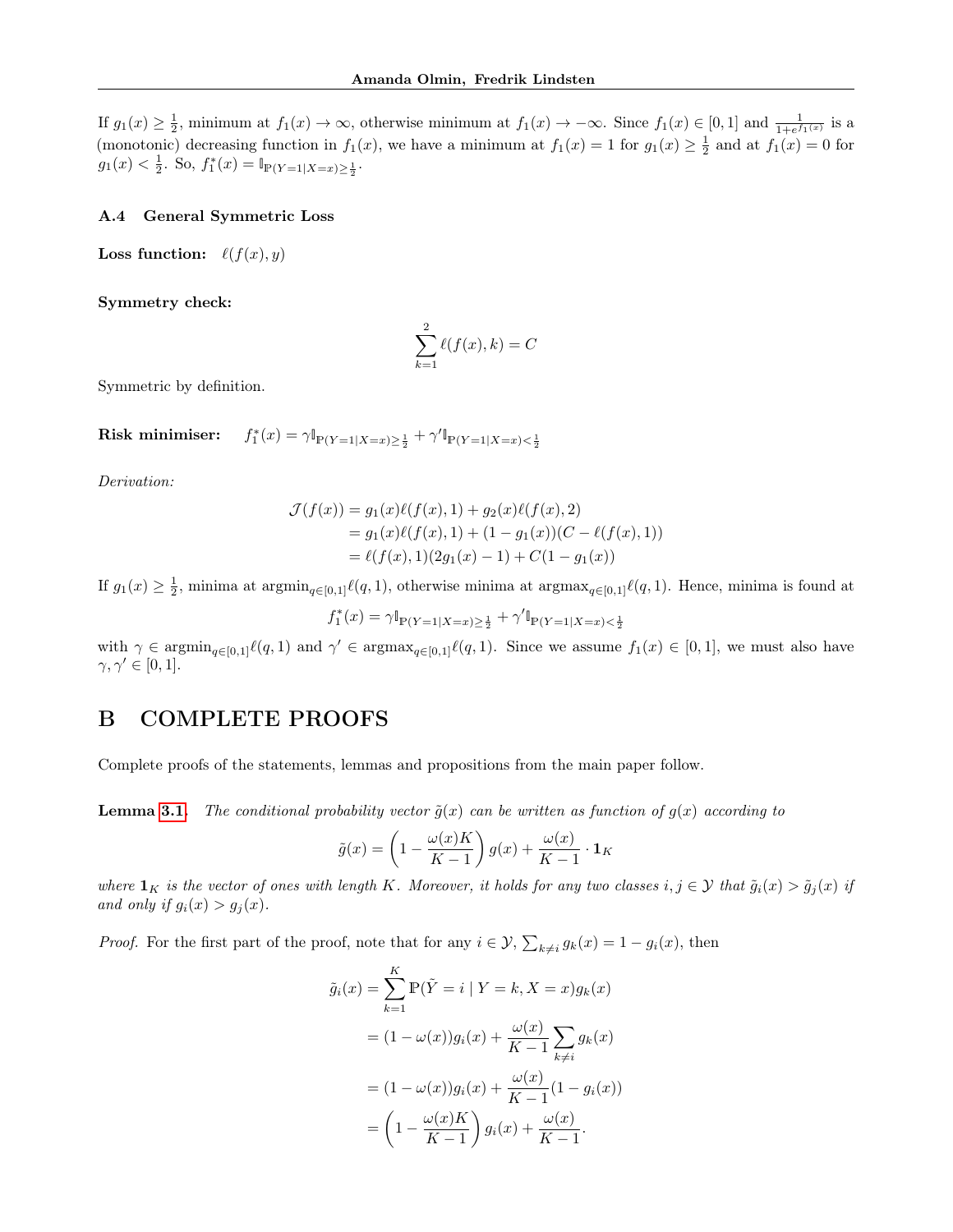Since this holds for all  $i \in \mathcal{Y}$ , we can write the result on vector form according to

$$
\tilde{g}(x) = \left(1 - \frac{\omega(x)K}{K - 1}\right)g(x) + \frac{\omega(x)}{K - 1} \cdot \mathbf{1}_K
$$

where  $\mathbf{1}_K$  is a vector of ones with length K. This finishes the first part of the proof.

For the second part of the proof. Take any two classes  $i, j \in \mathcal{Y}$  and assume  $g_i(x) > g_j(x)$ . Then, from the equation derived above and since  $0 \le \omega(x) < \frac{K-1}{K}$ , we get

$$
\tilde{g}_i(x) = \left(1 - \frac{\omega(x)K}{K-1}\right) g_i(x) + \frac{\omega(x)}{K-1}
$$

$$
> \left(1 - \frac{\omega(x)K}{K-1}\right) g_j(x) + \frac{\omega(x)}{K-1}
$$

$$
= \tilde{g}_j(x).
$$

Hence,  $g_i(x) > g_j(x)$  implies  $\tilde{g}_i(x) > \tilde{g}_j(x)$ .

Next, assume  $\tilde{g}_i(x) > \tilde{g}_j(x)$ . Then by rearranging the same equation, we obtain the following

$$
g_i(x) = \frac{\tilde{g}_i(x) - \frac{\omega(x)}{K-1}}{1 - \frac{\omega(x)K}{K-1}}
$$

$$
> \frac{\tilde{g}_j(x) - \frac{\omega(x)}{K-1}}{1 - \frac{\omega(x)K}{K-1}}
$$

$$
= g_j(x).
$$

Hence,  $\tilde{g}_i(x) > \tilde{g}_j(x)$  implies  $g_i(x) > g_j(x)$ . Therefore,  $\tilde{g}_i(x) > \tilde{g}_j(x)$  if and only if  $g_i(x) > g_j(x)$ .

<span id="page-13-0"></span>**Lemma B.1.** For simple non-uniform label noise,  $\tilde{g}(x) = g(x)$  if and only if  $\omega(x) = 0$  or  $g(x) = \frac{1}{K} \cdot \mathbf{1}_K$ .

*Proof.* First, we show that  $\omega(x) = 0$  or  $g(x) = \frac{1}{K} \cdot \mathbf{1}_K$  implies  $g(x) = \tilde{g}(x)$ . Assume  $\omega(x) = 0$ , then from lemma [3.1:](#page-4-4)

$$
\tilde{g}(x) = \left(1 - \frac{0 \cdot K}{K - 1}\right)g(x) + \frac{0}{K - 1} \cdot \mathbf{1}_K = g(x)
$$

Similarly, if  $g(x) = \frac{1}{K} \cdot \mathbf{1}_K$ , then

$$
\tilde{g}(x) = \left(1 - \frac{\omega(x)K}{K-1}\right)\frac{1}{K} \cdot \mathbf{1}_K + \frac{\omega(x)}{K-1} \cdot \mathbf{1}_K = \frac{1}{K} \cdot \mathbf{1}_K
$$

i.e.  $\tilde{g}(x) = g(x)$  and so,  $\omega(x) = 0$  or  $g(x) = \frac{1}{K} \cdot \mathbf{1}_K$  implies  $g(x) = \tilde{g}(x)$ . Next, we show that  $\tilde{g}(x) = g(x)$  implies  $\omega(x) = 0$  or  $g(x) = \frac{1}{K} \cdot \mathbf{1}_K$ . Assume  $\tilde{g}(x) = g(x)$ , then from lemma [3.1](#page-4-4)

$$
\tilde{g}(x) = \left(1 - \frac{\omega(x)K}{K-1}\right)g(x) + \frac{\omega(x)}{K-1} \cdot \mathbf{1}_K = g(x)
$$

which implies  $\omega(x) = 0$  or

 $Kg(x) - 1_K = 0$ 

or, equivalently,  $g(x) = \frac{1}{K} \cdot \mathbf{1}_K$ . Therefore, if  $\tilde{g}(x) = g(x)$ , then  $\omega(x) = 0$  or  $g(x) = \frac{1}{K} \cdot \mathbf{1}_K$ . Hence, we have shown that  $\tilde{g}(x) = g(x)$  if and only if  $\omega(x) = 0$  or  $g(x) = \frac{1}{K} \cdot \mathbf{1}_K$ .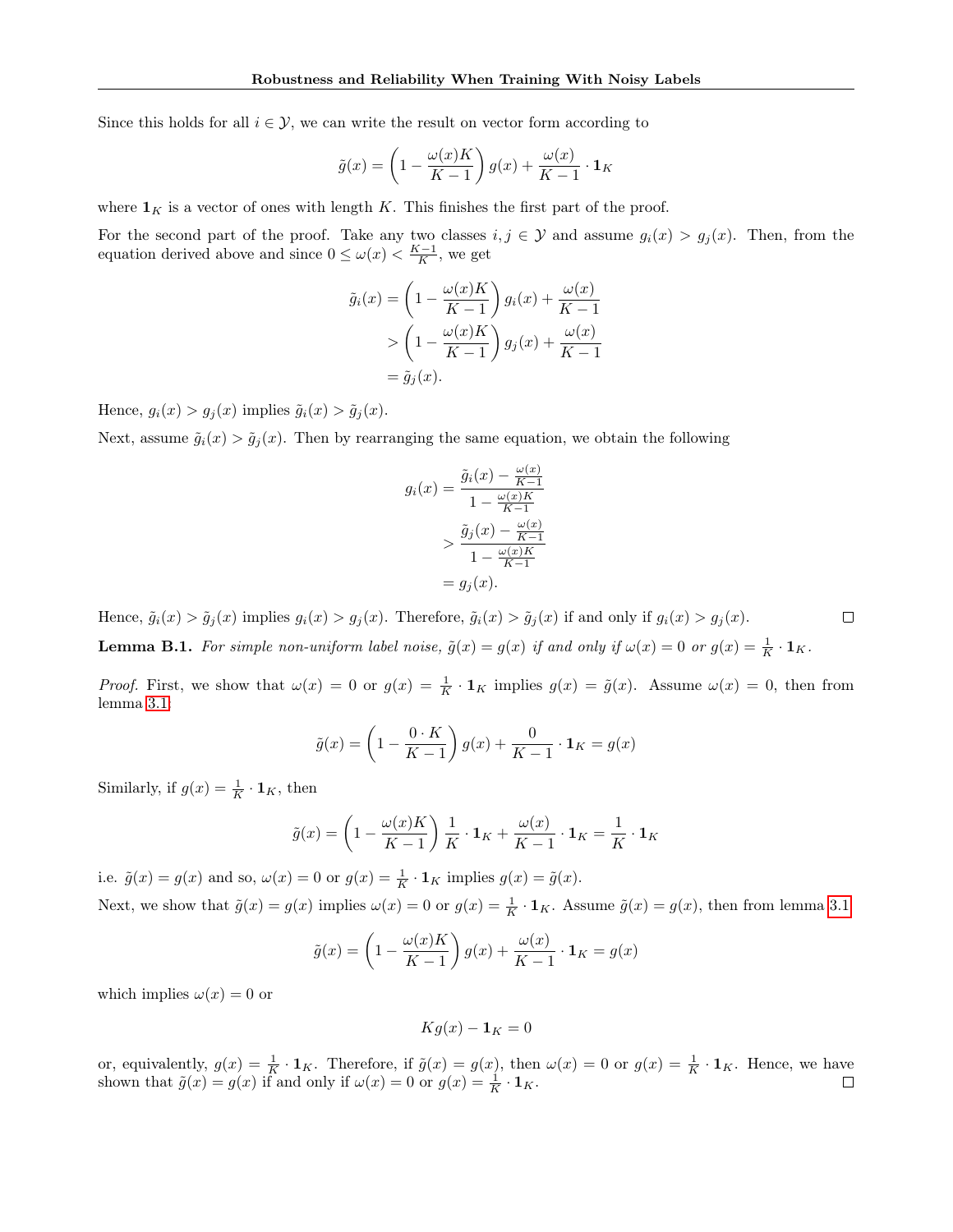**Proposition [3.1.](#page-4-0)** Assume that the prediction is taken as the most probable class, then  $\tilde{q}$  has the same decision boundaries as g.

*Proof.* To show that  $\tilde{g}$  and g have the same decision boundaries, we will show that  $\tilde{g}_i(x) = \tilde{g}_j(x)$  if and only if  $g_i(x) = g_i(x)$  for all  $x \in \mathcal{X}$  for which this holds and for any two classes  $i, j \in \mathcal{Y}$ . In addition, lemma [3.1](#page-4-4) states that classes are not flipped, as  $\tilde{g}_i(x) > \tilde{g}_j(x)$  if and only if  $g_i(x) > g_j(x)$ .

We first show that if  $g_i(x) = g_j(x)$ , then  $\tilde{g}_i(x) = \tilde{g}_j(x)$ . For  $i, j \in \mathcal{Y}$ ,  $i \neq j$ , assume  $g_i(x) = g_j(x)$ . Then, for any x for which this holds (i.e. any x along the decision boundary between classes  $i$  and  $j$ )

$$
\tilde{g}_j(x) = \left(1 - \frac{\omega(x)K}{K-1}\right)g_j(x) + \frac{\omega(x)}{K-1}
$$

$$
= \left(1 - \frac{\omega(x)K}{K-1}\right)g_i(x) + \frac{\omega(x)}{K-1}
$$

$$
= \tilde{g}_i(x).
$$

This follows directly from lemma [3.1](#page-4-4) and since  $g_i(x) = g_j(x)$ .

Next, we show that  $\tilde{g}_i(x) = \tilde{g}_j(x)$  implies  $g_i(x) = g_j(x)$ . Assume  $\tilde{g}_i(x) = \tilde{g}_j(x)$  for some  $i, j \in \mathcal{Y}$ ,  $i \neq j$ . From lemma [3.1,](#page-4-4) we get

$$
g_i(x) = \frac{\tilde{g}_i(x) - \frac{\omega(x)}{K-1}}{1 - \frac{\omega(x)K}{K-1}}
$$

and therefore,

$$
g_i(x) = \frac{\tilde{g}_i(x) - \frac{\omega(x)}{K-1}}{1 - \frac{\omega(x)K}{K-1}}
$$

$$
= \frac{\tilde{g}_j(x) - \frac{\omega(x)}{K-1}}{1 - \frac{\omega(x)K}{K-1}}
$$

$$
= g_j(x),
$$

i.e. if  $\tilde{g}_i(x) = \tilde{g}_i(x)$ , then  $g_i(x) = g_i(x)$ .

This shows that for any  $x \in \mathcal{X}$  it holds that  $\tilde{g}_i(x) = \tilde{g}_j(x)$  if and only if  $g_i(x) = g_j(x)$ . Note that the argument easily extends to equality between several classes, i.e.  $\tilde{g}_i(x) = \tilde{g}_i(x) = \cdots = \tilde{g}_l(x)$  if and only if  $g_i(x) = g_j(x) = \cdots = g_l(x)$ , since we still consider pairwise equality. In turn, this implies, together with lemma [3.1,](#page-4-4) that  $\tilde{g}$  and g share decision boundaries.

 $\Box$ 

**Proposition [3.2.](#page-5-0)** The average conditional entropy of  $\tilde{g}$  is higher than that of g, that is  $\mathbb{E}_X[\mathcal{H}[\tilde{g}(X)]] >$  $\mathbb{E}_X[\mathcal{H}[g(X)]].$ 

*Proof.* To show that  $\tilde{g}$  has a higher average conditional entropy than g, we first note that the conditional entropy is a strictly concave function. This follows from the fact that the entropy is a sum of strictly concave functions  $h(z) = -z \log(z)$ . Hence, for any two distinct vectors  $f^{(1)}(x)$ ,  $f^{(2)}(x)$ 

$$
\mathcal{H}[f^{\lambda}(x)] > (1 - \lambda)\mathcal{H}[f^{1}(x)] + \lambda \mathcal{H}[f^{2}(x)], \quad \lambda \in (0, 1)
$$

with  $f^{\lambda}(x) = (1 - \lambda)f^{1}(x) + \lambda f^{2}(x)$ . The unique maximum of the conditional entropy is found at  $u = \frac{1}{K} \cdot \mathbf{1}_{K}$ , the vector of uniform probability.

Notice that for  $\lambda = \frac{\omega(x)K}{K-1}$  $\frac{\partial f(x)K}{\partial f(x)}$ , we can use lemma [3.1](#page-4-4) to write  $\tilde{g}(x)$  as a linear combination of the form

$$
\tilde{g}(x) = (1 - \lambda)g(x) + \lambda \frac{1}{K} \cdot \mathbf{1}_K
$$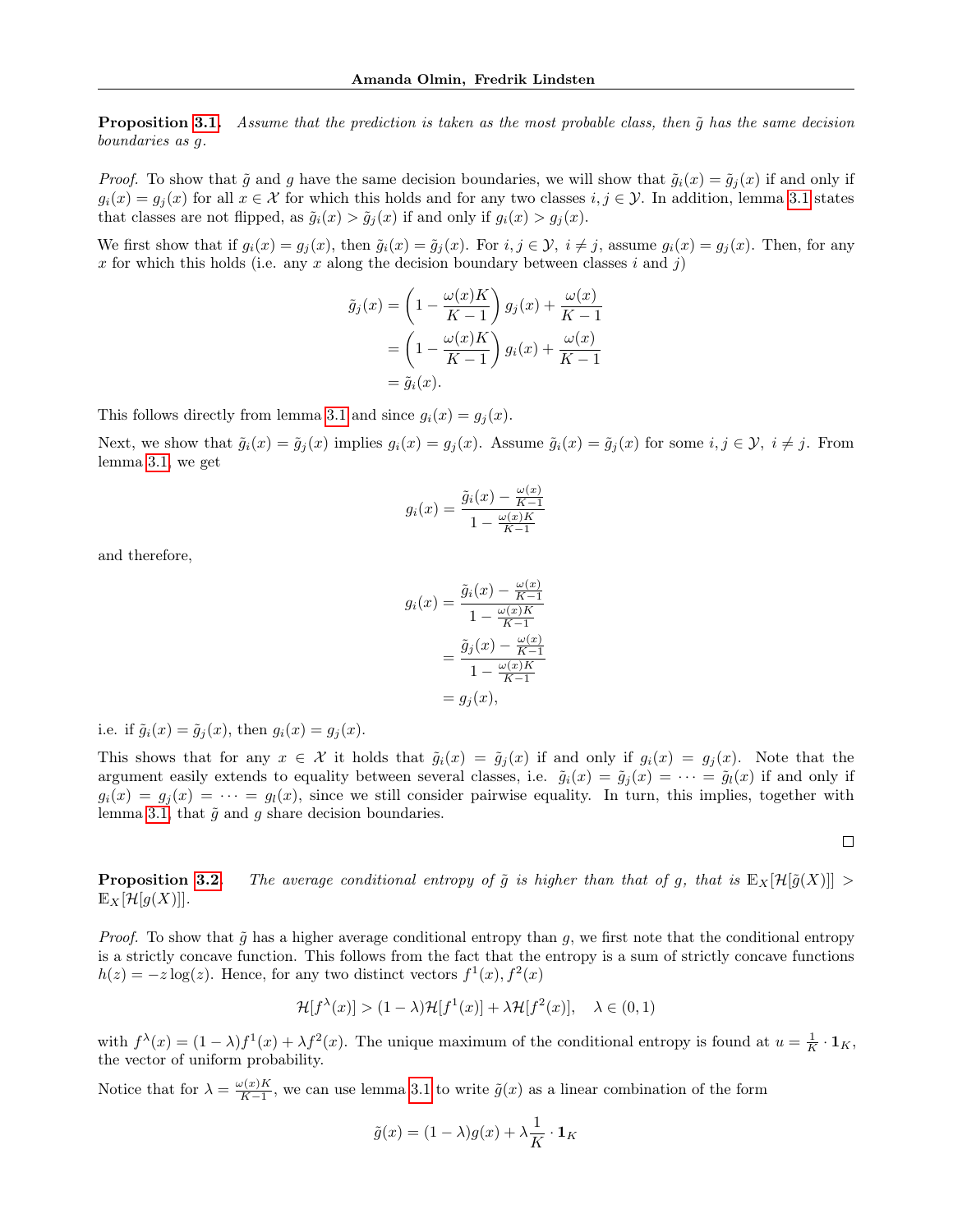Let  $f^1(x) = g(x), f^2(x) = u$  (the uniform vector) and  $\lambda = \frac{\omega(x)K}{K-1}$  $\frac{\partial(x)K}{\partial(x-1)}$ . For  $\omega(x) > 0$  and  $g(x) \neq u$ , we have

$$
\mathcal{H}[\tilde{g}(x)] > (1 - \lambda)\mathcal{H}[g(x)] + \lambda\mathcal{H}[u]
$$
  
> 
$$
(1 - \lambda)\mathcal{H}[g(x)] + \lambda\mathcal{H}[g(x)]
$$
  
= 
$$
\mathcal{H}[g(x)].
$$

The last inequality follows since the maximum at u is unique and since  $\lambda > 0$ . Hence, for  $q(x) \neq u$  and  $\omega(x) > 0$ , it holds that  $\mathcal{H}[\tilde{g}(x)] > \mathcal{H}[g(x)]$ . For  $g(x) = u$  or if  $\omega(x) = 0$ , it follows from lemma [B.1](#page-13-0) that  $\tilde{g}(x) = g(x)$  and, therefore,  $\mathcal{H}[\tilde{g}(x)] = \mathcal{H}[g(x)].$ 

Let  $\mathcal{X}_1 = \{x \in \mathcal{X}; \ \tilde{g}(x) = g(x)\}\$  and  $\mathcal{X}_2 = \{x \in \mathcal{X}; \ \tilde{g}(x) \neq g(x)\}\$ . Moreover, let  $\mu_X$  be the marginal probability distribution of X. Since  $\mathbb{P}(\{\omega(X) > 0\} \cap \{g(X) \neq u\}) > 0$  implies  $\mathbb{P}(X \in \mathcal{X}_2) > 0$  (lemma [B.1\)](#page-13-0), we have

$$
\mathbb{E}_X[\mathcal{H}[\tilde{g}(X)]] = \int_{\mathcal{X}_1} \mathcal{H}[\tilde{g}(x)] \mu_X(dx) + \int_{\mathcal{X}_2} \mathcal{H}[\tilde{g}(x)] \mu_X(dx)
$$
  
> 
$$
\int_{\mathcal{X}_1} \mathcal{H}[g(x)] \mu_X(dx) + \int_{\mathcal{X}_2} \mathcal{H}[g(x)] \mu_X(dx)
$$
  
= 
$$
\mathbb{E}_X[\mathcal{H}[g(X)]]
$$

meaning that  $\tilde{g}$  has a higher conditional entropy than g on average over  $\mathcal{X}$ .

 $\Box$ 

<span id="page-15-0"></span>**Lemma B.2.** Let  $M \in \underset{k \in \mathcal{Y}}{argmax} \tilde{g}_k(x)$ , then  $g_M(x) \geq \tilde{g}_M(x)$  with equality if and only if  $g(x) = \tilde{g}(x)$ .

*Proof.* We first show that for any  $M \in \operatorname{argmax}_{k} \tilde{g}_k(x)$ , it holds that  $g_M(x) \ge \tilde{g}_M(x)$ . Note that it follows from lemma [3.1](#page-4-4) and proposition [3.1](#page-4-0) that

$$
\mathop{\mathrm{argmax}}_k g_k(x) = \mathop{\mathrm{argmax}}_k \tilde{g}_k(x)
$$

such that if  $M \in \underset{k}{\operatorname{argmax}} \tilde{g}_k(x)$ , then  $M \in \underset{k}{\operatorname{argmax}} g_k(x)$ . Note also that it must hold that  $\tilde{g}_M(x), g_M(x) \geq \frac{1}{K}$ , since  $\tilde{g}(x)$  and  $g(x)$  are both vectors of norm 1. From lemma [3.1,](#page-4-4) we have

$$
\tilde{g}_M(x) = \left(1 - \frac{\omega(x)K}{K - 1}\right)g_M(x) + \frac{\omega(x)}{K - 1}
$$

$$
= (1 - Kg_M(x))\frac{\omega(x)}{K - 1} + g_M(x)
$$

which is a linear function in  $\omega(x)$ . Since  $g_M(x) \geq \frac{1}{K}$ ,  $\tilde{g}_M(x)$  decreases with  $\omega(x)$  and an upper bound is found at  $\omega(x) = 0$ 

$$
\tilde{g}_M(x) \le (1 - Kg_M(x)) \frac{\omega(x)}{K - 1} + g_M(x) \Big|_{\omega(x) = 0} = g_M(x),
$$

which finishes the first part of the proof.

Next, we show that  $g_M(x) = \tilde{g}_M(x)$ , for any  $M \in \text{argmax } g_k(x)$ , if and only if  $g(x) = \tilde{g}(x)$ . First, it follows directly that if  $g(x) = \tilde{g}(x)$  then  $g_k(x) = \tilde{g}_k(x)$   $\forall k \in \mathcal{Y}$  and therefore,  $g_M(x) = \tilde{g}_M(x)$ . Second, to see that  $g_M(x) = \tilde{g}_M(x)$  implies  $g(x) = \tilde{g}(x)$ , we use lemma [3.1](#page-4-4) with  $g_M(x) = \tilde{g}_M(x)$ , to get

$$
\tilde{g}_M(x) = \left(1 - \frac{\omega(x)K}{K - 1}\right)\tilde{g}_M(x) + \frac{\omega(x)}{K - 1}
$$

which implies  $\omega(x) = 0$  or

$$
(K\tilde{g}_M(x) - 1) = 0,
$$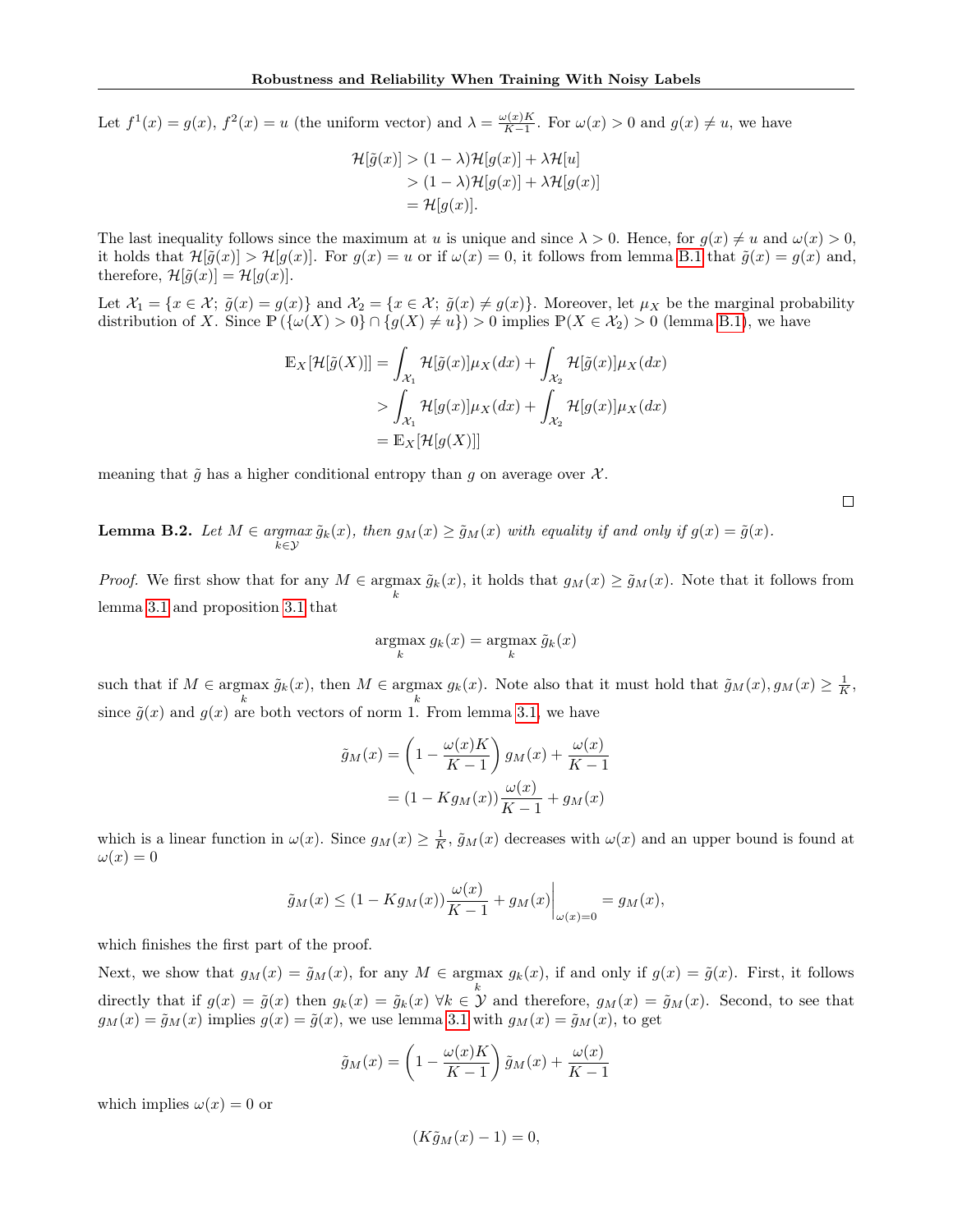i.e.  $\tilde{g}_M(x) = \frac{1}{K}$ . For  $\omega(x) = 0$ , it follows directly from lemma [3.1](#page-4-4) that  $g(x) = \tilde{g}(x)$ . In the second case, notice that  $\tilde{g}_M(x) = \frac{1}{K}$  must imply that  $\tilde{g}_k = \frac{1}{K} \forall k \in \mathcal{Y}$ , since  $M \in \text{argmax } \tilde{g}_k(x)$  and  $\|\tilde{g}_k(x)\|_1 = 1$ . Then, from k lemma [3.1,](#page-4-4) we get

$$
g(x) = \frac{\left(\frac{1}{K} - \frac{\omega(x)}{K-1}\right) \cdot \mathbf{1}_K}{1 - \frac{\omega(x)K}{K-1}}
$$

$$
= \frac{\frac{1}{K}\left(1 - \frac{\omega(x)K}{K-1}\right)}{\left(\frac{1}{K} - \frac{\omega(x)K}{K-1}\right)}
$$

$$
= \frac{1}{K} \cdot \mathbf{1}_K
$$

which means that  $g(x) = \tilde{g}(x)$ . Therefore,  $g_M(x) \ge \tilde{g}_M(x)$  with equality if and only if  $g(x) = \tilde{g}(x)$ .

**Proposition [3.3.](#page-5-1)** The vector of conditional probabilities  $\tilde{g}(X)$  is not calibrated with respect to the distribution  $\mathbb{P}(Y \mid X)$  over clean labels.

*Proof.* Let  $Z = g(X)$  and  $\tilde{Z} = \tilde{g}(X)$ . For  $\tilde{g}(X)$  to be calibrated we require,

$$
\mathbb{P}(Y = k \mid \tilde{Z}) = \tilde{Z}_k, \ \forall k \in \mathcal{Y}
$$

almost surely. Hence, to show that  $\tilde{g}$  is not calibrated, it is enough to show that  $\mathbb{P}(Y = k | \tilde{Z}) \neq \tilde{Z}_k$ , with probability larger than 0, for any  $k \in \mathcal{Y}$ . Let

$$
M = \inf_{k} \operatorname*{argmax}_{k} \tilde{Z}_{k},
$$

where the infimum is taken just to select a unique index in the case when the maximising argument is not unique. We know from lemma [3.1](#page-4-4) and proposition [3.1](#page-4-0) that

$$
M = \inf_k \operatorname*{argmax}_k Z_k
$$

meaning that M is a  $\sigma(\tilde{Z}) \cap \sigma(Z)$ -measurable random variable. From lemma [B.2](#page-15-0) we know that

$$
Z_M \geq \tilde Z_M
$$

with equality if and only if  $Z = \tilde{Z}$  almost surely. From the tower property of conditional expectation we get

$$
\mathbb{P}(Y = M \mid \tilde{Z}) = \mathbb{E}_{Z|\tilde{Z}}[\mathbb{E}_{Y|Z,\tilde{Z}}[\mathbb{I}_{Y=M}]] = \mathbb{E}_{Z|\tilde{Z}}[Z_M]
$$

where the second equality follows from the fact that Y is conditionally independent of  $\tilde{Z}$  given Z, which in turn follows from the properties of the selected noise model, and that

$$
\mathbb{P}(Y = M \mid Z) = Z_M
$$

by definition. Hence, since  $\mathbb{P}(Z \neq \tilde{Z}) > 0$  by assumption, there is a set with measure strictly larger than zero on which

$$
\mathbb{P}(Y = M \mid \tilde{Z}) > \tilde{Z}_M
$$

and  $\tilde{g}(X)$  is not calibrated for  $\mathbb{P}(Y \mid X)$ .

 $\Box$ 

 $\Box$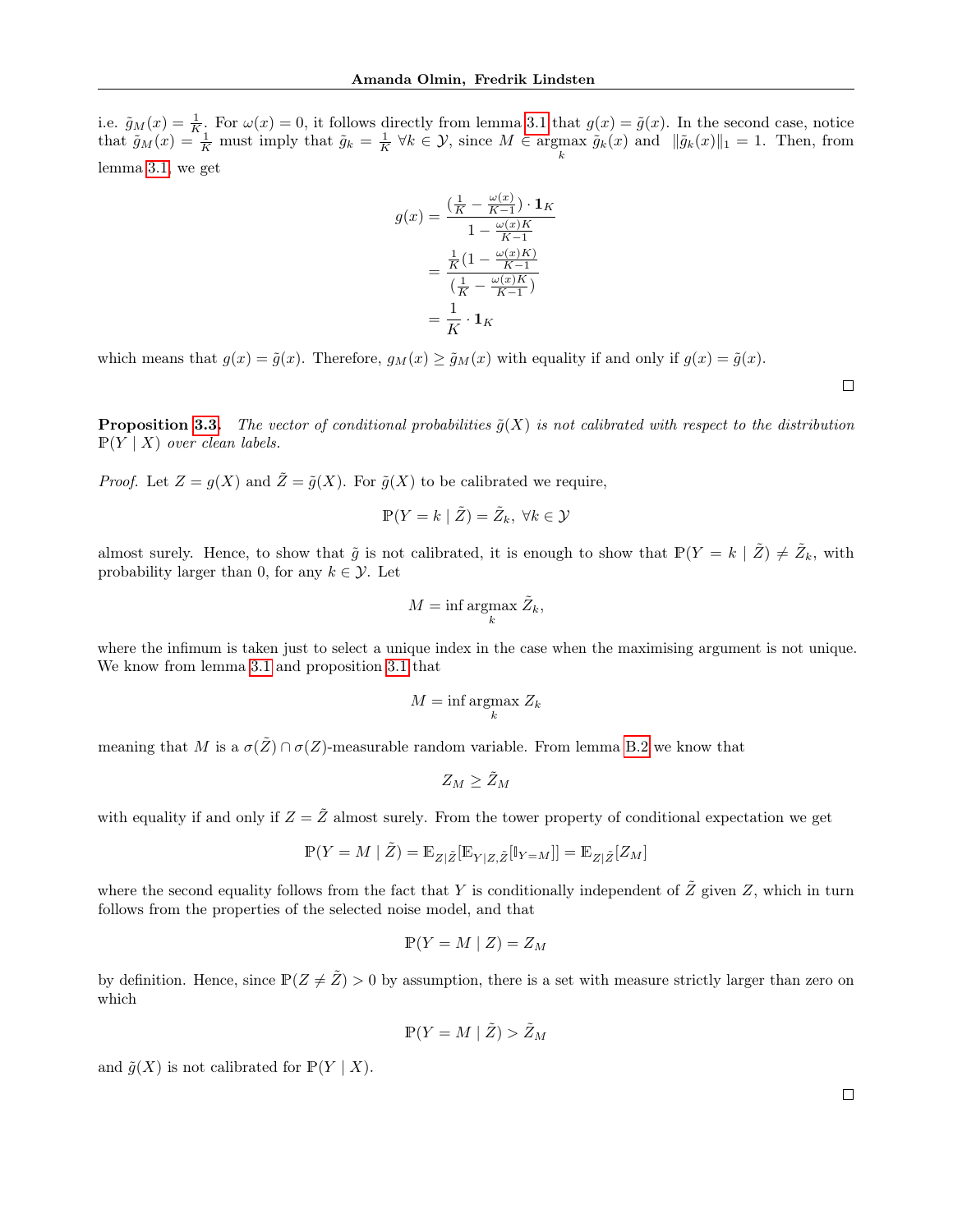**Proposition [3.4.](#page-5-2)** Robust loss functions (definition [2.4\)](#page-3-3) are not strictly proper.

*Proof.* Assume that the loss function  $\ell$  is robust according to definition [2.4,](#page-3-3) i.e.  $\ell \in \mathcal{L}_R$ . Since  $\ell$  is robust, it holds for all  $f^* \in \text{argmin } \mathcal{R}_{\ell}(f)$  that f

$$
\tilde{\mathcal{R}}_{\ell}(f^*) \leq \tilde{\mathcal{R}}_{\ell}(f), \quad \forall f \in \mathcal{F},
$$

with equality only if  $f$  is also in the set of asymptotic risk minimisers.

Assume now that  $\ell$  is strictly proper. Then,

$$
\operatorname*{argmin}_{f} \mathcal{R}_{\ell}(f) = \{g\}.
$$

In parallel, strictly properness implies

$$
\operatornamewithlimits{argmin}_f\, \tilde{\mathcal{R}}_\ell(f) = \{\tilde{g}\}
$$

and therefore,

$$
\tilde{\mathcal{R}}_{\ell}(\tilde{g}) \leq \tilde{\mathcal{R}}_{\ell}(g),
$$

with equality only in the noise-free case where  $\tilde{g} = g$ . Otherwise, this is a contradiction. As a result,  $\ell \notin \mathcal{L}_{SP}$ . Since  $\ell$  is an arbitrary robust loss function, we have shown that

$$
\mathcal{L}_{\mathrm{R}} \cap \mathcal{L}_{\mathrm{SP}} = \emptyset.
$$

 $\Box$ 

Proposition [3.5.](#page-6-0) Symmetric loss functions (definition [2.5\)](#page-4-5) are not calibration-based strictly proper.

*Proof.* For  $\mathcal{L}_{\text{S}} \cap \mathcal{L}_{\text{CSP}} = \emptyset$  to hold, we require that every symmetric loss function has at least one asymptotic risk minimiser that is not calibrated. That is, every  $\ell \in \mathcal{L}_S$ , has at least one risk minimiser  $f^* \notin \mathcal{F}_C$ , for at least one conditional distribution  $\mathbb{P}(Y | X)$  over the target, Y, and one probability distribution,  $\mu_X$ , over the input, X.

Consider the binary case and a symmetric loss function with (point-wise) asymptotic risk minimisers defined in eq. [\(4\)](#page-5-4). For an arbitrary symmetric loss function  $\ell \in \mathcal{L}_S$  and if at least one risk minimiser exists, one of the following holds for the parameters  $\gamma$ ,  $\gamma'$  in eq. [\(4\)](#page-5-4):

- <span id="page-17-0"></span>(i) Both  $\gamma$  and  $\gamma'$  are unique.
- <span id="page-17-1"></span>(ii) At least one of  $\gamma$ ,  $\gamma'$  is not unique.

Following the definitions of  $\gamma$  and  $\gamma'$ , and since  $\ell$  is solely a function of a probability vector q and a label y, we know that  $\gamma$  and  $\gamma'$  are both independent of the given input x. Hence, for [\(i\),](#page-17-0) the full risk minimiser will take the form

$$
f_1^*(x) = \begin{cases} \gamma, & \text{if } \mathbb{P}(Y = 1 \mid X = x) \ge \frac{1}{2} \\ \gamma', & \text{otherwise} \end{cases}
$$

 $\forall x \in \mathcal{X}$  and where  $\gamma, \gamma'$  are constants.

Let  $\mathcal{X}_1 = \{x \in \mathcal{X}; \ \mathbb{P}(Y = 1 \mid X = x) \ge \frac{1}{2}\}\$  and  $\mathcal{X}_2 = \{x \in \mathcal{X}; \ \mathbb{P}(Y = 1 \mid X = x) < \frac{1}{2}\}\.$  For  $f^*$  to be calibrated, we require

$$
\mathbb{P}(Y = 1 | f_1^*(X) = \gamma) = \mathbb{P}(Y = 1 | X \in \mathcal{X}_1) = \gamma,
$$
  

$$
\mathbb{P}(Y = 1 | f_1^*(X) = \gamma') = \mathbb{P}(Y = 1 | X \in \mathcal{X}_2) = \gamma'.
$$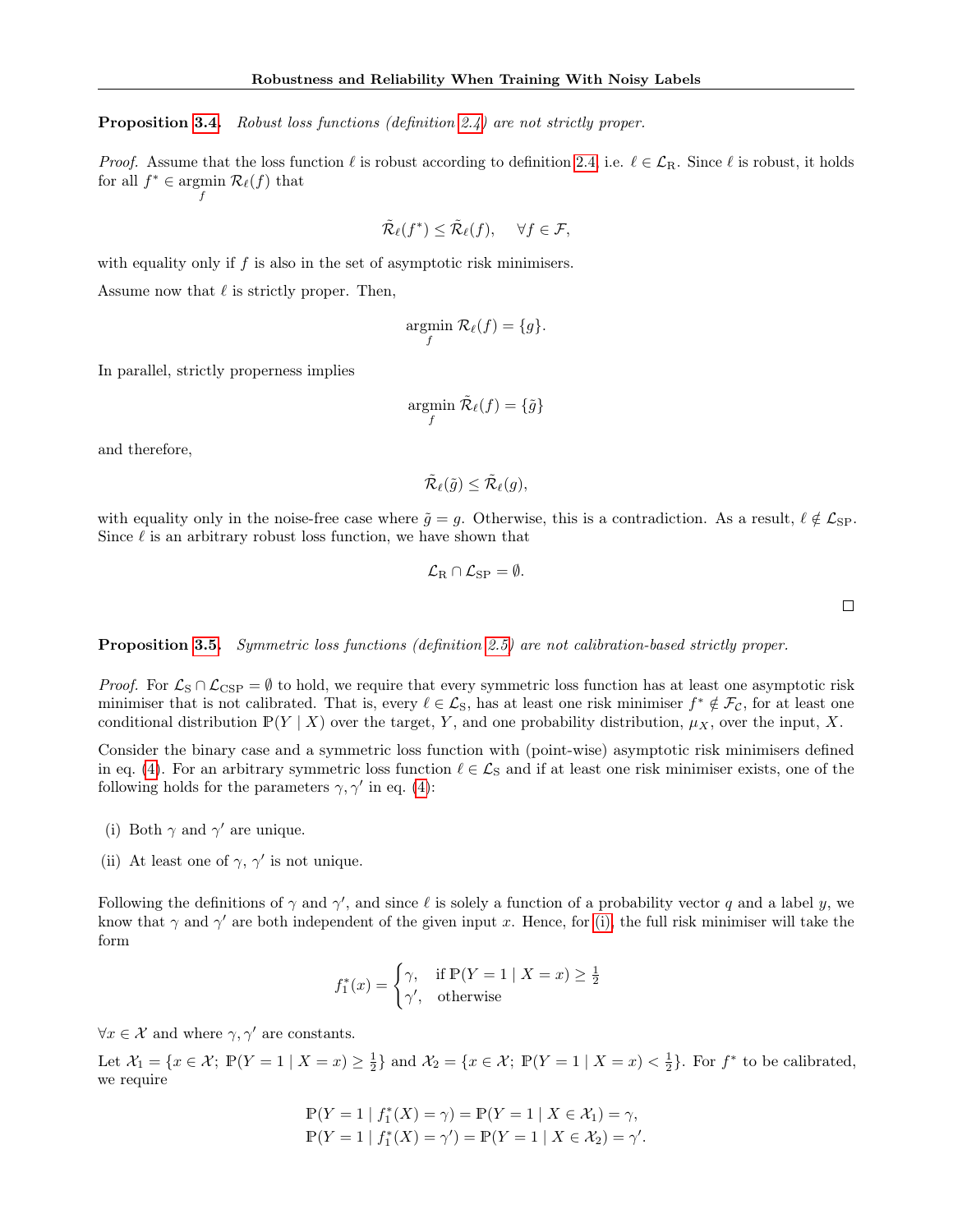This is true if  $\gamma$  (coincidentally) matches the average probability of  $Y = 1$  over  $\mathcal{X}_1$  and  $\gamma'$  is equal to the average probability of  $Y = 1$  over  $\mathcal{X}_2$  according to

$$
\mathbb{P}(Y = 1 \mid X \in \mathcal{X}_1) = \frac{\int_{\mathcal{X}_1} \mathbb{P}(Y = 1 \mid X = x) \mu_X(dx)}{\int_{\mathcal{X}_1} \mu_X(dx)} = \gamma,
$$
  

$$
\mathbb{P}(Y = 1 \mid X \in \mathcal{X}_2) = \frac{\int_{\mathcal{X}_2} \mathbb{P}(Y = 1 \mid X = x) \mu_X(dx)}{\int_{\mathcal{X}_2} \mu_X(dx)} = \gamma'.
$$

To see that the model  $f^*$  is not calibrated in general, assume that there is a conditional probability  $\mathbb{P}(Y | X)$  and marginal distribution  $\mu_X$  for which the model is calibrated, i.e. the equations above hold. Then, consider any other data distribution for which  $\mu_X$  is the same but where the conditional probability over Y can be described by

$$
\mathbb{P}'(Y=1 \mid X=x) = (1 - 2\alpha)\mathbb{P}(Y=1 \mid X=x) + \alpha, \quad 0 < \alpha < \frac{1}{2},
$$

such that  $\mathcal{X}_1$  and  $\mathcal{X}_2$ , and consequently  $f^*$ , remain the same. For this data distribution and for any suitable solution  $\gamma \in [\frac{1}{2}, 1], \gamma' \in [0, \frac{1}{2})$ , we find that

$$
\mathbb{P}'(Y = 1 \mid X \in \mathcal{X}_1) = \frac{\int_{\mathcal{X}_1} \mathbb{P}'(Y = 1 \mid X = x) \mu_X(dx)}{\int_{\mathcal{X}_1} \mu_X(dx)}
$$

$$
= \frac{\int_{\mathcal{X}_1} \left( (1 - 2\alpha) \mathbb{P}(Y = 1 \mid X = x) + \alpha \right) \mu_X(dx)}{\int_{\mathcal{X}_1} \mu_X(dx)}
$$

$$
= (1 - 2\alpha)\gamma + \alpha \le \gamma
$$

with equality only if  $\gamma = \frac{1}{2}$ . Similarly,

$$
\mathbb{P}'(Y=1 \mid X \in \mathcal{X}_2) = \frac{\int_{\mathcal{X}_2} \mathbb{P}'(Y=1 \mid X=x) \mu_X(dx)}{\int_{\mathcal{X}_2} \mu_X(dx)}
$$

$$
= (1 - 2\alpha)\gamma' + \alpha > \gamma'.
$$

As a result,  $f^*$  is not calibrated for the conditional distribution  $\mathbb{P}'(Y | X)$ . Consequently, we can conclude that there exists a conditional distribution  $\mathbb{P}(Y | X)$  and marginal  $\mu_X$  for which the asymptotic risk minimiser  $f^*$  of  $\ell$ is not calibrated.

Now, assume [\(ii\)](#page-17-1) holds, i.e. the loss  $\ell$  has two or more (point-wise) asymptotic risk minimers. Since every combination  $(\gamma, \gamma')$ , from the set of point-wise asymptotic risk minimisers of  $\ell$ , is equally viable for every  $x \in \mathcal{X}$ (they are all independent of  $x$  and minimise the point-wise risk), at least one risk minimiser can be formulated according to the unique risk minimiser in case [\(i\).](#page-17-0) Hence, there exist at least one risk minimiser  $f^*$  for which it holds that  $f^* \notin \mathcal{F}_{\mathcal{C}}$  for some  $\mathbb{P}(Y | X)$  and  $\mu_X$ .

With the arguments put forth, it holds for all symmetric loss functions that for some conditional distribution  $\mathbb{P}(Y | X)$  and marginal  $\mu_X$ , there exists an asymptotic risk minimiser that is not calibrated. It follows that symmetric loss functions are not calibration-based strictly proper, i.e.  $\mathcal{L}_{\text{S}} \cap \mathcal{L}_{\text{CSP}} = \emptyset$ .  $\Box$ 

### C EXPERIMENTAL DETAILS

The empirical experiments were performed using Python and the Pytorch deep learning library (Paszke et al., [2019\)](#page-20-0). Experimental details follow in this section.

### C.1 Simple Noise Example

For the simple noise example in fig. [2,](#page-3-1) the models used were fully connected neural networks with one hidden layer of 50 hidden units and with ReLU activation. The models were trained on two-dimensional circle data<sup>[2](#page-18-0)</sup> with

<span id="page-18-0"></span><sup>2</sup>[https://scikit-learn.org/stable/modules/generated/sklearn.datasets.make\\_circles.html](https://scikit-learn.org/stable/modules/generated/sklearn.datasets.make_circles.html)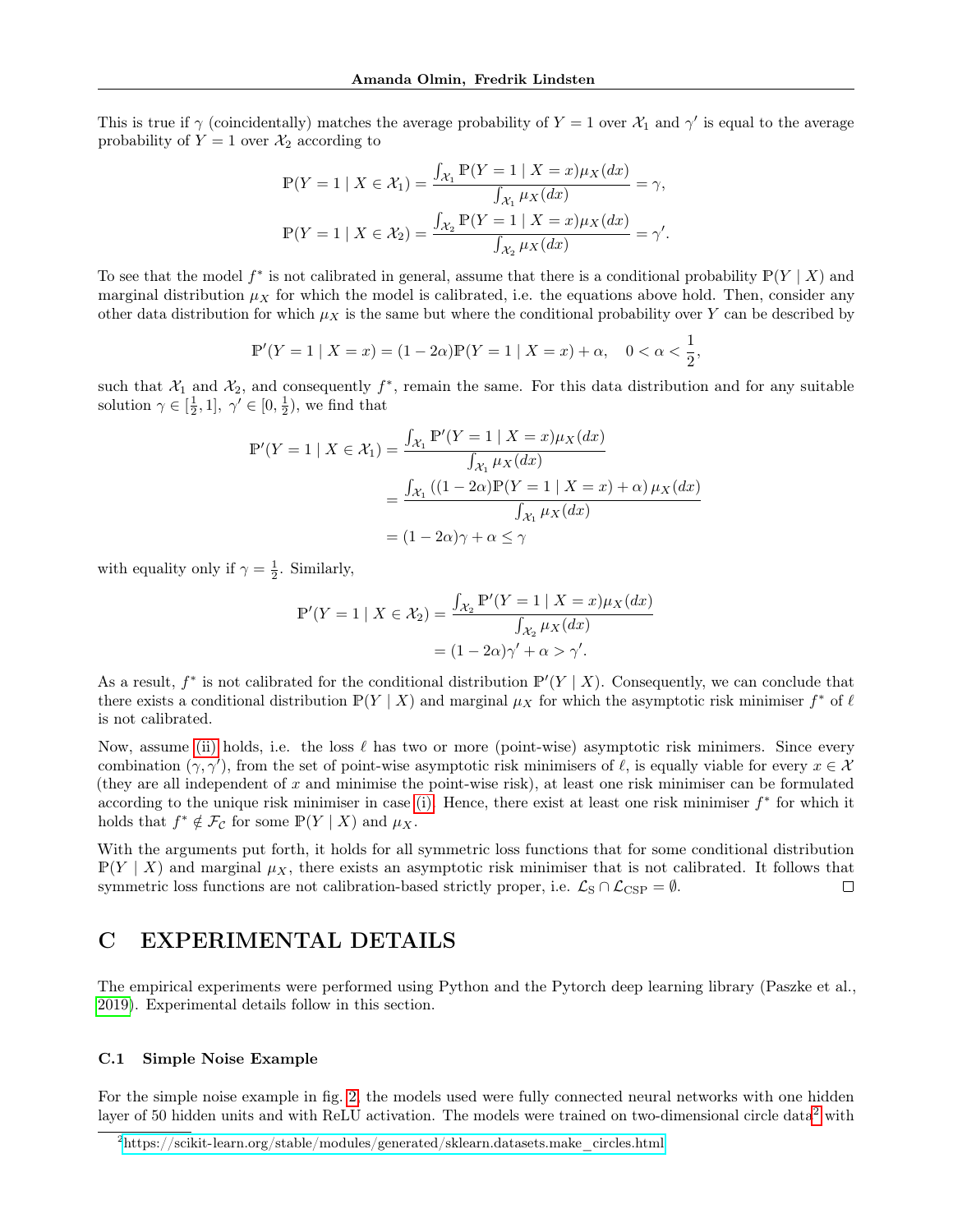5,000 observations, generated with the scikit-learn library (Pedregosa et al., [2011\)](#page-20-1). For the noisy data set, labels were flipped with a uniform flip probability of  $\omega = 0.2$ . Both models were trained with categorical cross-entropy loss and ADAM optimization (Kingma & Lei Ba, [2015\)](#page-20-2). We used a constant learning rate of 0.1 and a batch size of 100. A separate validation set of size 1,000 was used for early stopping, where the training was stopped if the current validation loss value exceeded the minimum achieved with more than 10%. From that, the model with the smallest validation loss was selected. The models were evaluated in terms of accuracy on a separately generated, clean, test data set of 1,000 samples. In addition, plots of the predicted class 1 probability for each model were generated on a grid of range  $(-1.5, 1.5)$  in both dimensions.

### C.2 Robust Loss Functions and Overfitting

For the empirical evaluation of robustness against overfitting, all models used were fully connected neural networks with one hidden layer of 500 hidden units and LeakyReLU activation. The models were trained with ADAM optimisation (Kingma & Lei Ba, [2015\)](#page-20-2) with a constant learning rate of 0.005 and a batch size of 100. The hyperparameters were selected such that the general trends of the training dynamics could be observed.

The data used for training was the MNIST training data set (LeCun, Bottou, Bengio, & Haffner, [1998\)](#page-20-3) where 50,000 of the data points were used for training and 10,000 for validation. The images were flattened prior to training. Two sets of data with symmetric label noise were created by random flipping of labels. For the first noisy set, a flip probability of  $\omega = 0.3$  was used and for the second set, we used  $\omega = 0.5$ . The original data set was assumed to be noise free, corresponding to a flip probability of  $\omega = 0.0$ .

The models trained with mean absolute error (we use the built-in L1Loss in Pytorch with mean reduction, which in our framework corresponds to training with MAE  $\cdot \frac{1}{K}$ ) were trained for 5,000 epochs and evaluated every  $10^{th}$ epoch. The models were initialised randomly or from the weights obtained by a separate model trained with categorical cross-entropy (CCE) loss on the corresponding clean or noisy data set. The models trained with CCE loss, both for the purpose of pre-training and for the purpose of separate evaluation, were trained for 500 epochs and evaluated every epoch, if relevant.

The models were evaluated both on the data set on which they were trained and on the separate, presumably clean, MNIST test data set of 10,000 observations. We evaluated all models in terms of accuracy. In addition, we compared the training loss (MAE) on the respective training sets for the models trained with MAE, with and without pre-training.

### D INFORMATION-THEORETIC LOSS FUNCTION

Apart from the symmetric loss functions identified in Ghosh, Kumar, and Sastry, [2017;](#page-20-4) Ghosh, Manwani, and Sastry, [2015,](#page-20-5) the information-theoretic loss function proposed by (Xu, Cao, Kong, & Wang, [2019\)](#page-20-6) is robust according to definition [2.4](#page-3-3) under symmetric label noise. We will show that while this loss function is robust, it does not recover  $g$  and it is not calibration-based strictly proper. The information-theoretic loss function is based on Determinant-based Mutual Information (DMI) and is defined as

$$
\ell(f(X), Y) = -\log|\det(\mathbb{P}(\hat{Y}, Y)|, \quad \hat{Y} \sim f(X).
$$

In the equation, we use  $|\cdot|$  to denote the absolute value and  $\mathbb{P}(\hat{Y}, Y)$  should be interpreted as the  $K \times K$ probability matrix corresponding to the joint distribution of  $\hat{Y}$  and Y.

For instance-independent label noise, e.g. symmetric noise, it is possible to show (Xu et al., [2019\)](#page-20-6) that

$$
\ell(f(X), \tilde{Y}) = \ell(f(X), Y) + C
$$

for a constant C. Following this, it can be concluded that definition [2.4](#page-3-3) is fulfilled.

Next, we derive the asymptotic (risk) minimisers of the information-theoretic loss function. Assume  $\mathcal{Y} = \{1, 2\}$ , then

$$
\ell(f(X),Y) = -\log |P(\hat{Y} = 1, Y = 1)P(\hat{Y} = 2, Y = 2) - P(\hat{Y} = 1, Y = 2)P(\hat{Y} = 2, Y = 1)|.
$$